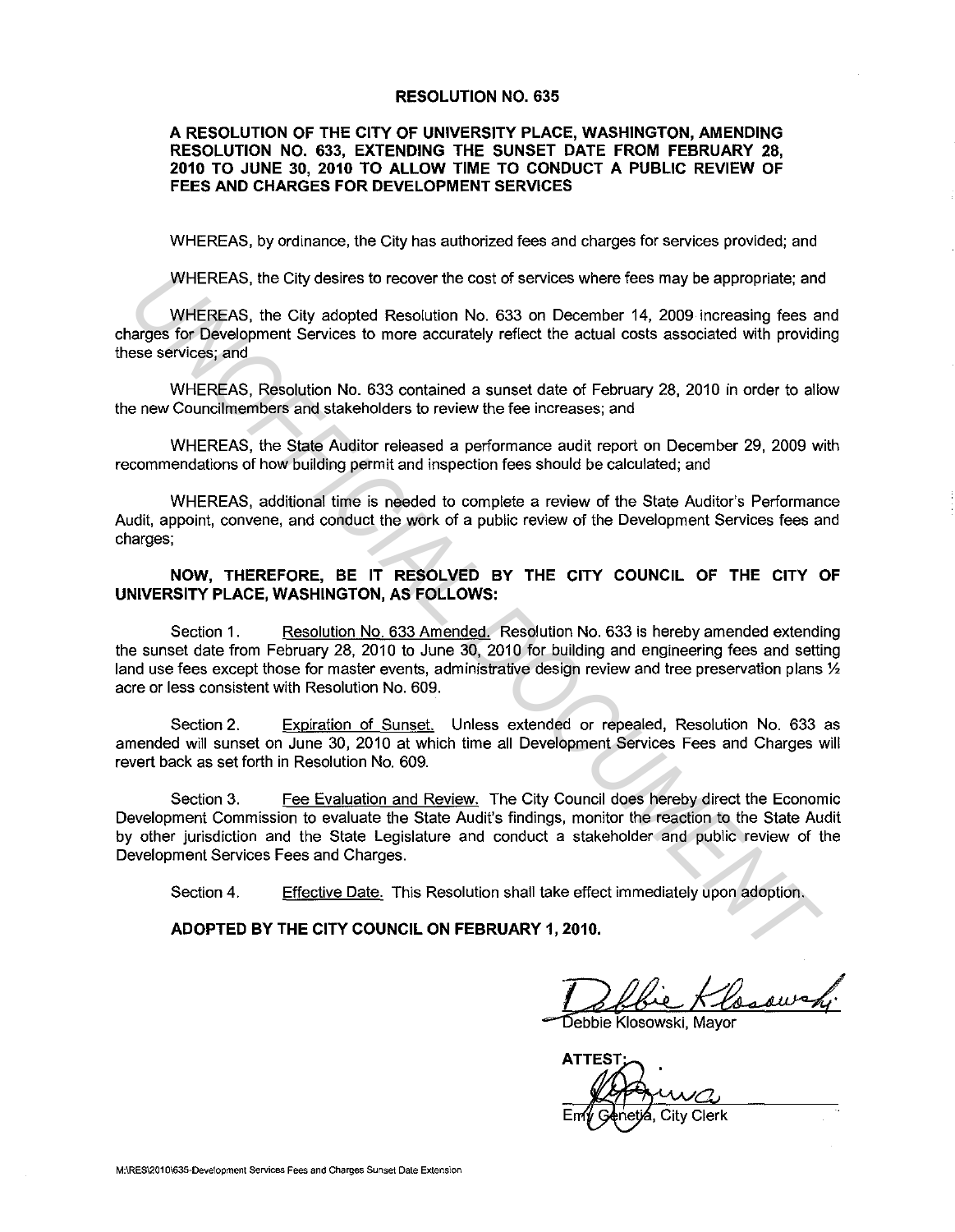# **EXHIBIT "A" DEVELOPMENT SERVICES FEE SCHEDULE**

#### **BUILDING PERMIT FEES**

The Building Permit Fees shall be based upon valuation and shall be assessed in accordance with the following valuation table:

| <b>Total Valuation*</b>                         | Fee                                                                                                                                                                                                                                                                                                                                                                                                                                               |
|-------------------------------------------------|---------------------------------------------------------------------------------------------------------------------------------------------------------------------------------------------------------------------------------------------------------------------------------------------------------------------------------------------------------------------------------------------------------------------------------------------------|
| \$1.00 to \$500  \$26.45                        |                                                                                                                                                                                                                                                                                                                                                                                                                                                   |
|                                                 | \$501 to \$2,000 \$26.45 for the first \$500.00 plus \$4.00 for each additional \$100.00 or<br>fraction thereof, to and including \$2,000.00                                                                                                                                                                                                                                                                                                      |
|                                                 | \$2,001 to \$25,000 \$86.45 for the first \$2,000.00 plus \$16.00 for each additional \$1,000.00 or<br>fraction thereof, to and including \$25,000.00                                                                                                                                                                                                                                                                                             |
|                                                 | \$25,001 to \$50,000 \$454.45 for the first \$25,000.00 plus \$11.90 for each additional \$1,000.00 or<br>fraction thereof, to and including \$50,000.00                                                                                                                                                                                                                                                                                          |
|                                                 | \$50,001 to \$100,000 \$751.95 for the first \$50,000.00 plus \$7.65 for each additional \$1,000.00 or<br>fraction thereof, to and including \$100,000.00                                                                                                                                                                                                                                                                                         |
| \$100,001 to                                    | \$1,134.45 for the first \$100,000.00 plus \$6.70 for each additional \$1,000.00 or<br>\$1,000,000  fraction thereof, to and including \$1,000,000.00                                                                                                                                                                                                                                                                                             |
| \$1,000,001 to                                  | \$7,164.45 for the first \$1,000,000.00 plus \$4.00 for each additional \$1,000.00<br>\$5,000,000 or fraction thereof, to and including \$5,000,000.00                                                                                                                                                                                                                                                                                            |
| \$5,000,001 to                                  | \$23,164.45 for the first \$5,000,000.00 plus \$3.50 for each additional<br>\$50,000,000 \$1,000.00 or fraction thereof, to and including \$50,000,000.00                                                                                                                                                                                                                                                                                         |
| \$50,000,001 and<br>above \$1,000.00 thereafter | \$180,664.45 for the first \$50,000,000.00 plus \$2.95 for each additional                                                                                                                                                                                                                                                                                                                                                                        |
| Inspections and Fees                            |                                                                                                                                                                                                                                                                                                                                                                                                                                                   |
|                                                 | Inspections outside of normal business hours (minimum two hours)<br>**\$100<br>$**\$100$                                                                                                                                                                                                                                                                                                                                                          |
|                                                 | **\$100<br>Fees for inspections needed other than those listed in Sec 109, (minimum one hour)                                                                                                                                                                                                                                                                                                                                                     |
|                                                 | **\$125<br>Additional plan review required by changes, additions or revisions to approved plans                                                                                                                                                                                                                                                                                                                                                   |
|                                                 | $***a$                                                                                                                                                                                                                                                                                                                                                                                                                                            |
|                                                 | (includin<br>A General Development Services Support Fee of 12 percent (12%) will be added to all<br>Building Permit Fees to cover overhead charges.                                                                                                                                                                                                                                                                                               |
|                                                 |                                                                                                                                                                                                                                                                                                                                                                                                                                                   |
|                                                 | tal valuation shall be determined by the Building Official in accordance with nationally accepted industry standards.<br>unit valuations presented shall be used as the standard for normal construction projects. For unusual projects th<br>ecifically listed, national construction estimating tools such as the Building Construction Cost Data by R.S. Means<br>onstruction Costbook will be used as a guide for determination of valuation. |
| nefits of the employees involved.               | the total hourly cost to the jurisdiction, whichever is the greatest. This cost shall include supervision, hourly wages                                                                                                                                                                                                                                                                                                                           |

Other Inspections and Fees

| $\mathbf{1}$ . |                                                                                      | $**$ \$100 (per hour)                  |
|----------------|--------------------------------------------------------------------------------------|----------------------------------------|
| 2.             |                                                                                      | ** $$100 (per hour)$                   |
| 3 <sup>1</sup> | Fees for inspections needed other than those listed in Sec 109, (minimum one hour)   | ** $$100$ (per hour)                   |
| $\mathbf{A}$   | Additional plan review required by changes, additions or revisions to approved plans | ** $$125$ (per hour)                   |
| 5.             |                                                                                      | ***actual cost<br>(including overhead) |
| - 6            | A General Development Services Support Eee of 12 percent (12%) will be added to all  |                                        |

- 6. A General Development Services Support Fee of 12 percent (12%) will be a Building Permit Fees to cover overhead charges.
- 7. Investigation Fees I Work Without a Permit ....................................................................... double the permit fee
- \* Total valuation shall be determined by the Building Official in accordance with nationally accepted industry standards. The listing of unit valuations presented shall be used as the standard for normal construction projects. For unusual projects that are not specifically listed, national construction estimating tools such as the Building Construction Cost Data by R.S. Means or the BNI Construction Costbook will be used as a guide for determination of valuation.
- Or the total hourly cost to the jurisdiction, whichever is the greatest. This cost shall include supervision, hourly wages and benefits of the employees involved.
- \*\*\* The applicant is responsible for the following fees incurred by the City from outside consultants or experts: (1) expenses associated with permit review, approval, and issuance; (2) expenses associated with the applicant's failure to comply with the permit and applicable City codes; and (3) expenses associated with the City's evaluation and mitigation of hazardous conditions arising from the applicant's failure to comply with the approved permit and applicable codes.

## **PLAN REVIEW FEE**

Plan Review Fees shall be 65 percent (65%) of the Building Permit Fee with a minimum fee of \$125.

In addition to the Building and Fire Code Fees, other fees may be assessed for a specific permit or investigation when applicable.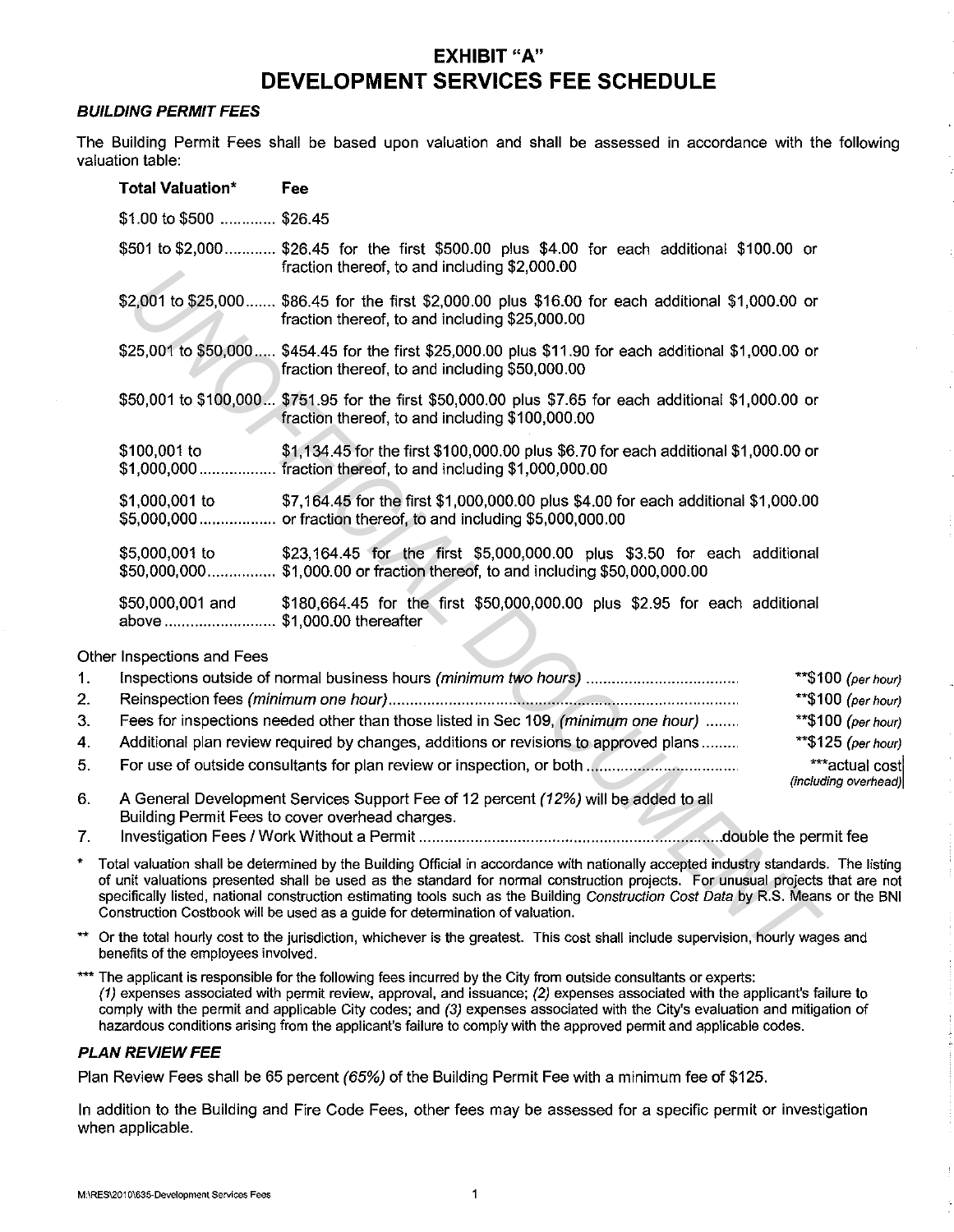# **MECHANICAL CODE FEES**

## **Permit Issuance Flat Fees (residential)**

|                | New Single-Family Residence / Duplex / Condo (as defined by the International                                                                                                                                                                                                                                                           | \$269.80 |
|----------------|-----------------------------------------------------------------------------------------------------------------------------------------------------------------------------------------------------------------------------------------------------------------------------------------------------------------------------------------|----------|
|                | Permit Issuance (not listed above)                                                                                                                                                                                                                                                                                                      |          |
| 1.             |                                                                                                                                                                                                                                                                                                                                         | \$32.40  |
| 2.             | Commercial Mechanical Permit Fees (commercial building as defined by the International Building Code)                                                                                                                                                                                                                                   |          |
|                | Tenant Improvement Fees shall be based upon fixtures installed per the Unit Fee<br>Schedule listed below up to an estimated value of \$5,000.00. Values greater<br>than \$5,000.00 may be determined by the stated value.                                                                                                               |          |
|                | New Commercial Structure Fees shall be calculated for all mechanical systems<br>and fixtures using the following table. Valuation is determined based on the<br>prevailing fair market value of the materials, labor, and equipment needed to<br>complete the work. The permit fee is due at issuance.                                  |          |
|                | Commercial Mechanical Permit Fee based on the following valuation table:                                                                                                                                                                                                                                                                |          |
|                | Fee<br><b>Total Valuation</b>                                                                                                                                                                                                                                                                                                           |          |
|                |                                                                                                                                                                                                                                                                                                                                         |          |
|                | \$1,001 to \$100,000  \$31.75 for the first \$1,000.00 plus \$18.00 for each<br>additional \$1,000.00, or fraction thereof, to and including<br>\$100,000.00                                                                                                                                                                            |          |
|                | \$100,001 and above  \$1,813.75 for the first \$100,000.00 plus \$13.25 for each<br>additional \$1,000.00 thereafter and fraction thereof                                                                                                                                                                                               |          |
|                | 3. Commercial Mechanical Review Fees                                                                                                                                                                                                                                                                                                    |          |
|                | When plans and/or specifications for the mechanical installation are reviewed by the<br>Building Official, the fee is 50 percent (50%) of the fee calculated for the Mechanical<br>Permit Fee based on the table above. In addition to the Mechanical Permit Fee the<br>Plan Review Fee is due at issuance with a minimum fee of \$125. |          |
|                | Unit Fee Schedule (in addition to item 1)                                                                                                                                                                                                                                                                                               |          |
|                | 1. Furnaces. For the installation or relocation of each forced air or gravity-type furnace or<br>burner, including ducts and vents attached to such appliance, up to and including 100,000                                                                                                                                              | \$18.35  |
|                | For the installation or relocation of each forced air or gravity-type furnace or burner, including                                                                                                                                                                                                                                      |          |
|                | ducts and vents attached to such an appliance over 100,000 Btu/h (29.3 kW)                                                                                                                                                                                                                                                              | \$22.65  |
|                |                                                                                                                                                                                                                                                                                                                                         | \$18.35  |
|                | For the installation or relocation of each suspended heater, recessed wall heater, or floor                                                                                                                                                                                                                                             | \$18.35  |
| 2 <sub>1</sub> | Appliance Vents. For the installation, relocation, or replacement of each appliance vent                                                                                                                                                                                                                                                |          |
|                | installed                                                                                                                                                                                                                                                                                                                               | \$10.75  |
| 3.             | <b>Repairs and Additions.</b> For the repair of, alteration of, or addition to each heating<br>appliance, refrigeration unit, cooling unit, absorption unit, or each heating, cooling,<br>absorption or evaporation cooling system, including installation of controls regulated by the                                                 |          |
|                |                                                                                                                                                                                                                                                                                                                                         | \$18.35  |
|                |                                                                                                                                                                                                                                                                                                                                         | \$107.90 |

 $\ddot{\phantom{0}}$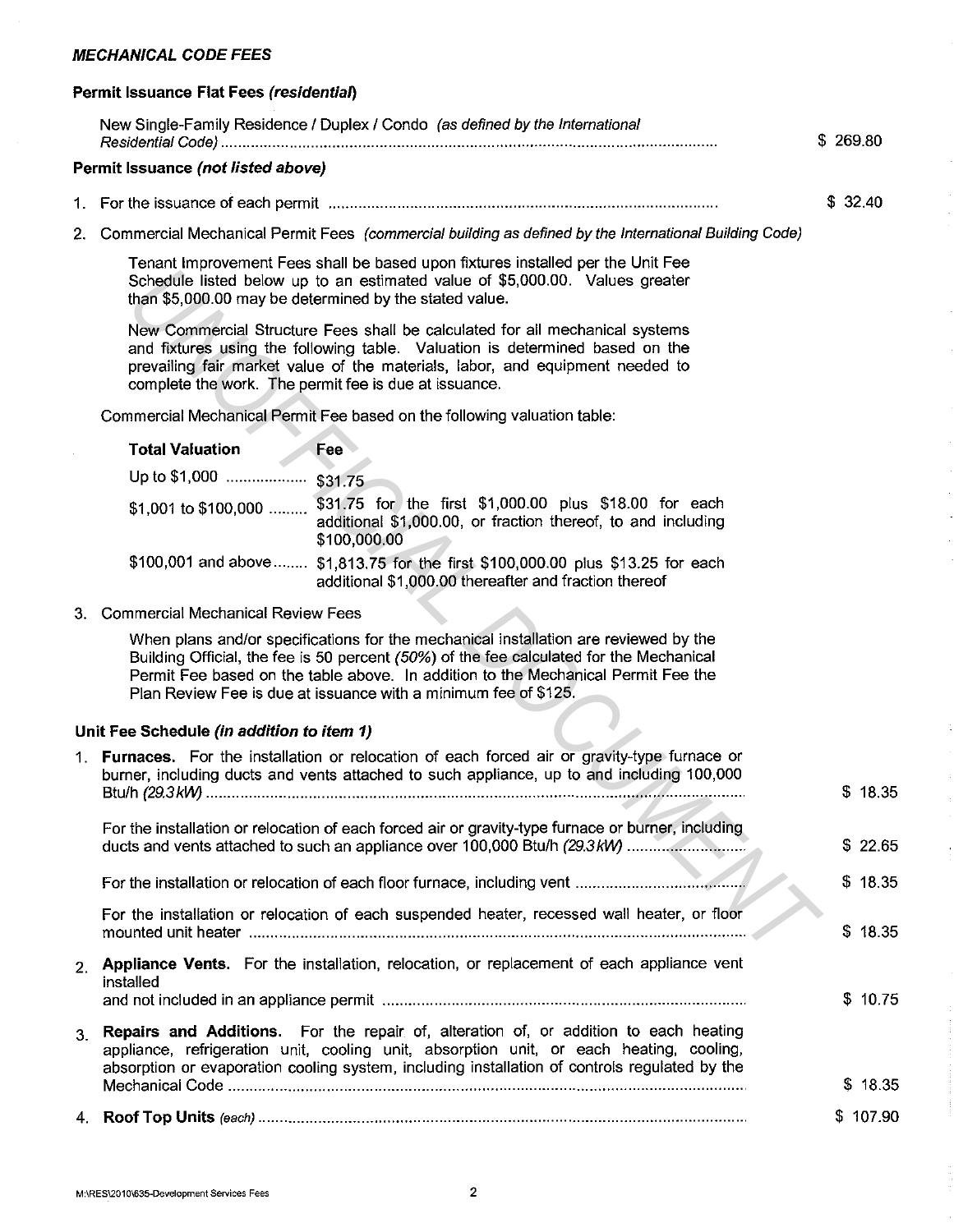| 5. | Boilers, Compressors, and Absorption Systems. For the installation or relocation of each<br>boiler or compressor to and including three horsepower (10.6 kW) or for each absorption                       | \$18.35     |
|----|-----------------------------------------------------------------------------------------------------------------------------------------------------------------------------------------------------------|-------------|
|    | For the installation or relocation of each boiler or compressor over three horsepower (10.6)<br>kW)                                                                                                       |             |
|    | to and including 15 horsepower (52.7 kW) or for each absorption system over 100,000 Btu/h<br>(29.3 kW) to and including 500,000 Btu/h (146.6 kW)                                                          | \$32.40     |
|    | For the installation or relocation of each boiler or compressor over 15 horsepower (52.7 kW)<br>to and including 30 horsepower $(105.5 \text{ kW})$ , or for each absorption system over 500,000<br>Btu/h |             |
|    |                                                                                                                                                                                                           | \$43.15     |
|    | For the installation or relocation of each boiler or compressor over 30 horsepower (105.5<br>k(W)                                                                                                         |             |
|    | to and including 50 horsepower (176 kW), or for each absorption system over 1,000,000<br>Btu/h                                                                                                            |             |
|    |                                                                                                                                                                                                           | \$64.75     |
|    | For the installation or relocation of each boiler or compressor over 50 horsepower (176 kW),                                                                                                              | \$124.10    |
|    | 6. Air Handlers. For each air-handling unit to and including 10,000 cubic feet per minute                                                                                                                 | \$14.05     |
| 7. | <b>Evaporative Coolers.</b> For each evaporative cooler other than the portable type                                                                                                                      | 14.05<br>S. |
|    |                                                                                                                                                                                                           |             |
|    | 8. Ventilation and Exhaust. For each ventilation fan connected to a single duct                                                                                                                           | \$10.75     |
|    | For each ventilation system which is not a portion of a heating or air-conditioning system                                                                                                                | \$14.05     |
|    | For the installation of each hood which is served by a mechanical exhaust, including the                                                                                                                  | \$<br>14.05 |
|    | 9. Incinerators. For the installation or relocation of each domestic type incinerator                                                                                                                     | \$22.65     |
|    | For the installation or relocation of each commercial or industrial type incinerator                                                                                                                      | \$76.60     |
|    |                                                                                                                                                                                                           |             |
|    | 10. Hot Water Heater. For installation of gas fired hot water heater and ventilation system                                                                                                               | \$16.15     |
|    | 11. Miscellaneous. For each appliance or piece of equipment regulated by the Mechanical<br>Code                                                                                                           |             |
|    | but not classed in other appliance categories, or for which no other fee is listed in the Code                                                                                                            | \$14.05     |
|    | Permit fees for fuel gas piping shall be as follows:                                                                                                                                                      |             |
|    |                                                                                                                                                                                                           | \$9.69      |
|    |                                                                                                                                                                                                           | \$3.21      |
|    | Permit fees for process piping shall be as follows:                                                                                                                                                       |             |
|    | For each hazardous process piping system (HPP) of one to four outlets                                                                                                                                     | \$7.55      |
|    |                                                                                                                                                                                                           | \$2.15      |
|    | For each non hazardous process piping system (NPP) of one to four outlets                                                                                                                                 | \$4.35      |
|    |                                                                                                                                                                                                           | \$1.10      |
|    | <b>Other Inspections and Fees</b>                                                                                                                                                                         |             |
| 1. |                                                                                                                                                                                                           | *\$ 100.00  |
| 2. |                                                                                                                                                                                                           | *\$ 100.00  |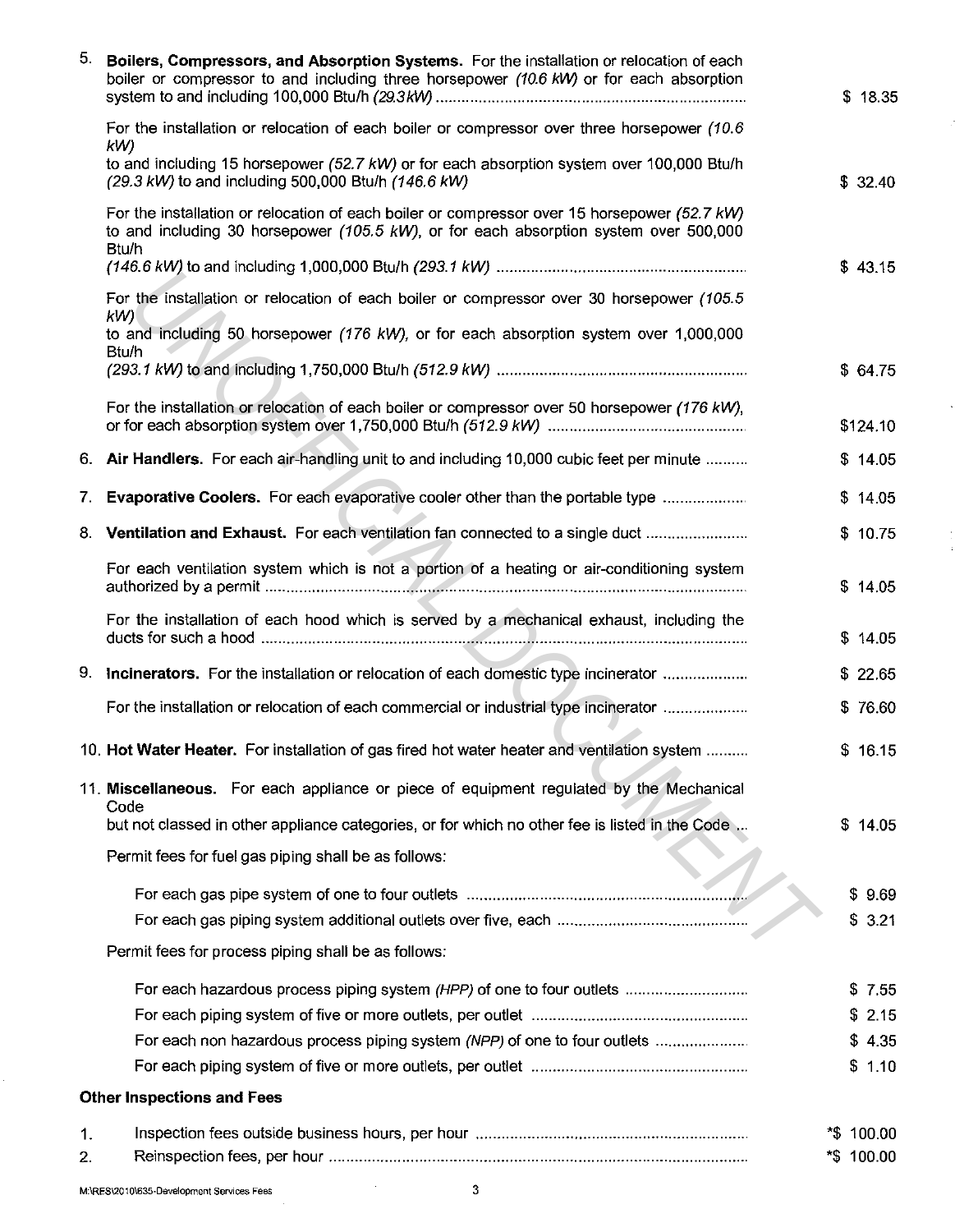- 3. Fees for inspections needed other than those listed, (minimum one hour) ........................... \*\$ 100.00
- 4. Additional plan review required by changes, additions, or revisions to plans or to plans for which an initial review has been completed (minimum one-half hour) ............................
- \*Or the total hourly cost to the City, whichever is greatest. The cost shall include supervision, equipment, hourly wages and benefits of the employees involved.

**MORRINGER DOCUMENT** 

\*\$ 125.00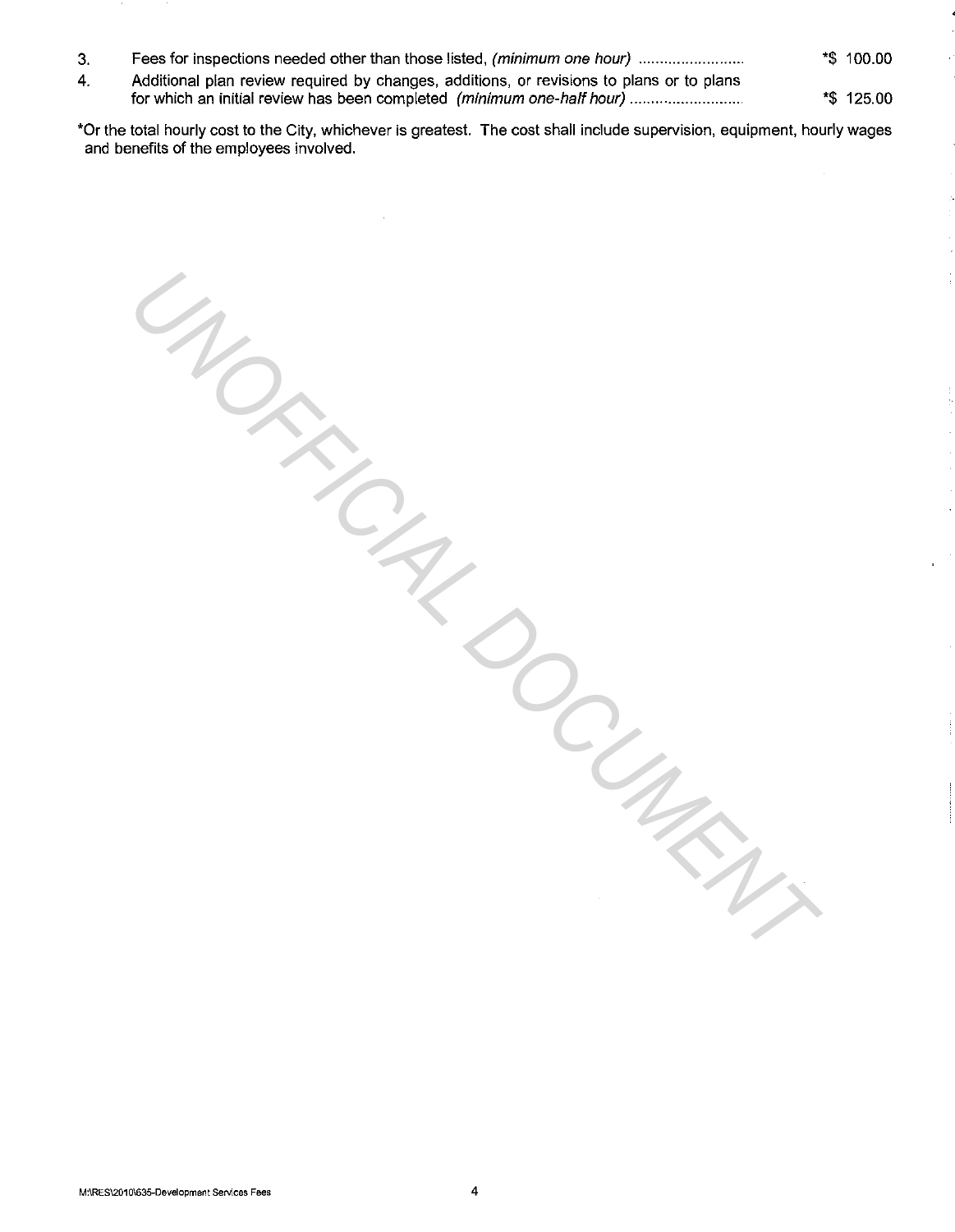### **PLUMBING CODE FEES**

#### **Permit Issuance Flat Fees (residential)**

New Single-Family Residence / Duplex / Condo (as defined by the International Residential Code)..... A separate permit is required for non-attached exterior fixtures (including backflow prevention devices) \$ 269.80

#### **Permit Issuance (not listed above)**

- 1. For the issuance of each permit .......................................................................................................... . \$ 32.40
- 2. Commercial Plumbing Permit Fees (commercial building as defined by the International Building Code)

Tenant Improvement Fees shall be based upon fixtures installed per the Unit Fee Schedule listed below up to an estimated value of \$5,000.00. Values greater than \$5,000.00 may be determined by the stated value.

| <b>Total Valuation</b> | Fee                                                                                                                                                       |
|------------------------|-----------------------------------------------------------------------------------------------------------------------------------------------------------|
|                        |                                                                                                                                                           |
|                        | \$1,001 to \$100,000  \$31.75 for the first \$1,000.00 plus \$18.00 for each additional<br>\$1,000.00, or fraction thereof, to and including \$100,000.00 |
|                        | \$100,001 and above \$1,813.75 for the first \$100,000.00 plus \$13.25 for each<br>additional \$1,000.00 thereafter and fraction thereof                  |

#### **Unit Fee Schedule (in addition to item 1)**

|     | Schedule listed below up to an estimated value of \$5,000.00. Values greater than<br>\$5,000.00 may be determined by the stated value.                                                                                                                                                                                               |             |
|-----|--------------------------------------------------------------------------------------------------------------------------------------------------------------------------------------------------------------------------------------------------------------------------------------------------------------------------------------|-------------|
|     | New Commercial Structure Fees shall be calculated for all plumbing systems and fixtures<br>using the following table. Valuation is determined based on the prevailing fair market<br>value of the materials, labor, and equipment needed to complete the work. The Plumbing<br>Permit Fee is due at issuance.                        |             |
|     | Plumbing Permit Fee based on the following valuation table:                                                                                                                                                                                                                                                                          |             |
|     | <b>Total Valuation</b><br>Fee                                                                                                                                                                                                                                                                                                        |             |
|     |                                                                                                                                                                                                                                                                                                                                      |             |
|     | \$1,001 to \$100,000  \$31.75 for the first \$1,000.00 plus \$18.00 for each additional<br>\$1,000.00, or fraction thereof, to and including \$100,000.00                                                                                                                                                                            |             |
|     | \$100,001 and above \$1,813.75 for the first \$100,000.00 plus \$13.25 for each<br>additional \$1,000.00 thereafter and fraction thereof                                                                                                                                                                                             |             |
| 3.  | <b>Commercial Plan Review Fees</b>                                                                                                                                                                                                                                                                                                   |             |
|     | When plans and/or specifications for the plumbing installation are reviewed by the<br>Building Official, the fee is 50 percent (50%) of the fee calculated for the Plumbing Permit<br>Fee based on the table above. In addition to the Plumbing Permit Fee the Plan Review<br>Fee is due at issuance with a minimum fee of \$125.00. |             |
|     | Unit Fee Schedule (in addition to item 1)                                                                                                                                                                                                                                                                                            |             |
| 1.  | For each plumbing fixture or trap or set of fixtures on one trap (including water, drainage, piping                                                                                                                                                                                                                                  | \$14.05     |
| 2.  |                                                                                                                                                                                                                                                                                                                                      | \$29.10     |
| 3.  |                                                                                                                                                                                                                                                                                                                                      | \$14.05     |
| 4.  |                                                                                                                                                                                                                                                                                                                                      | \$16.15     |
| 5.  | For each industrial waste pre-treatment interceptor including its trap and vent, excepting                                                                                                                                                                                                                                           | \$<br>27.00 |
| 6.  | For installation, alteration or repair of water piping and/or water treating equipment, each                                                                                                                                                                                                                                         | 10.75<br>S. |
| 7.  |                                                                                                                                                                                                                                                                                                                                      | \$10.75     |
| 8.  | For atmospheric type vacuum breakers not included in item 1:                                                                                                                                                                                                                                                                         |             |
|     |                                                                                                                                                                                                                                                                                                                                      | 16.15       |
|     |                                                                                                                                                                                                                                                                                                                                      | \$<br>4.35  |
| 9.  | For each backflow protective device other than atmospheric type vacuum type breakers:                                                                                                                                                                                                                                                |             |
|     |                                                                                                                                                                                                                                                                                                                                      | 16.15       |
|     |                                                                                                                                                                                                                                                                                                                                      | \$30.25     |
| 10. | Miscellaneous. For each appliance or piece of equipment regulated by the Plumbing Code<br>but not classed in other fixture categories, or for which no other fee is listed in the Code                                                                                                                                               | \$14.05     |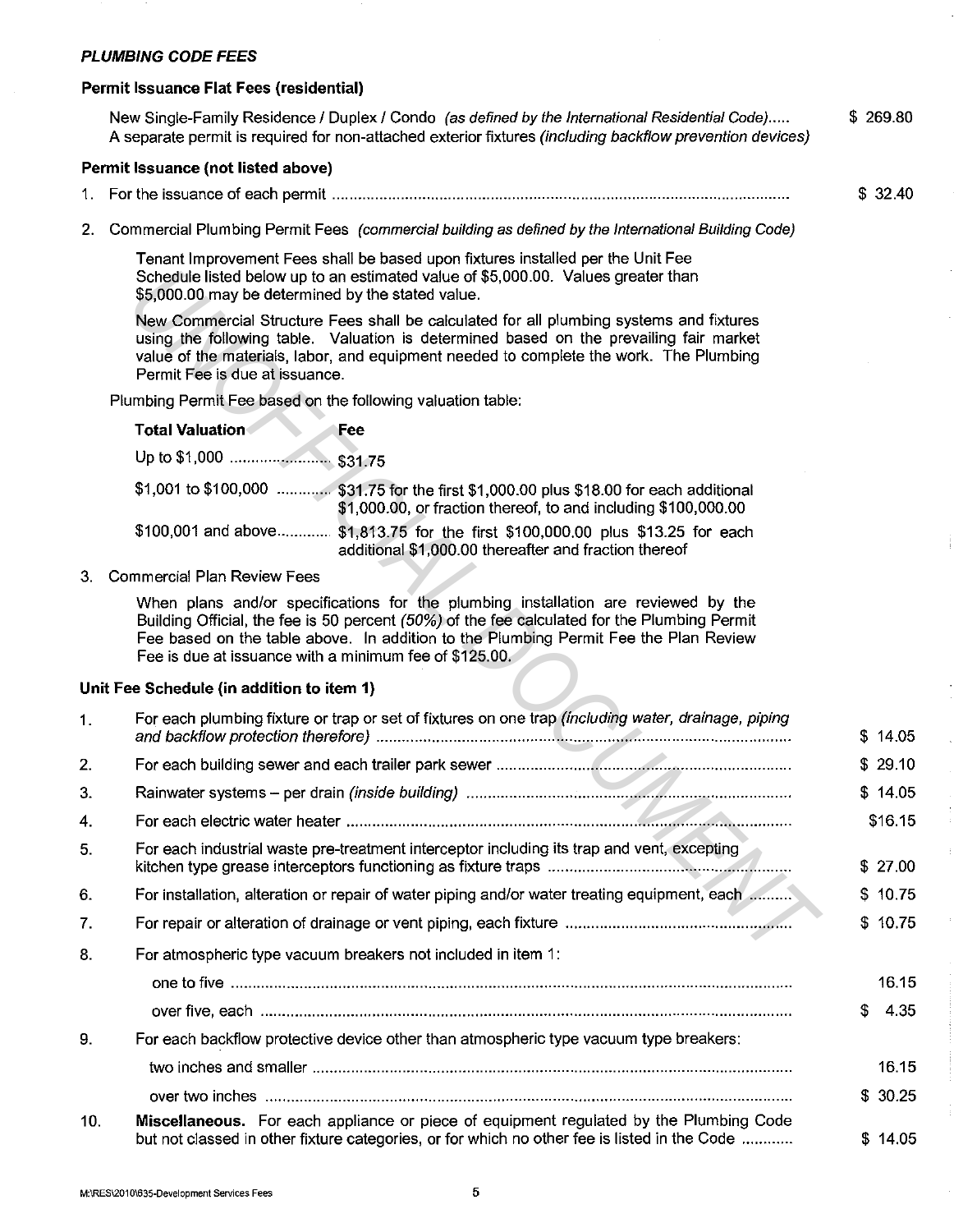### **Other Inspections and Fees**

| $\mathbf{1}$ . |                                                                                              | *\$ 100 |
|----------------|----------------------------------------------------------------------------------------------|---------|
| 2.             |                                                                                              | *\$ 100 |
| 3.             |                                                                                              | *\$ 100 |
| 4.             | Additional plan review required by changes, additions, or revisions to plans or to plans for | *\$ 125 |
|                |                                                                                              |         |

\*Or the total hourly cost to the City, whichever is greatest. The cost shall include supervision, equipment, hourly wages and fringe benefits of the employees involved.

*UNOFFICIAL DOCUMENT*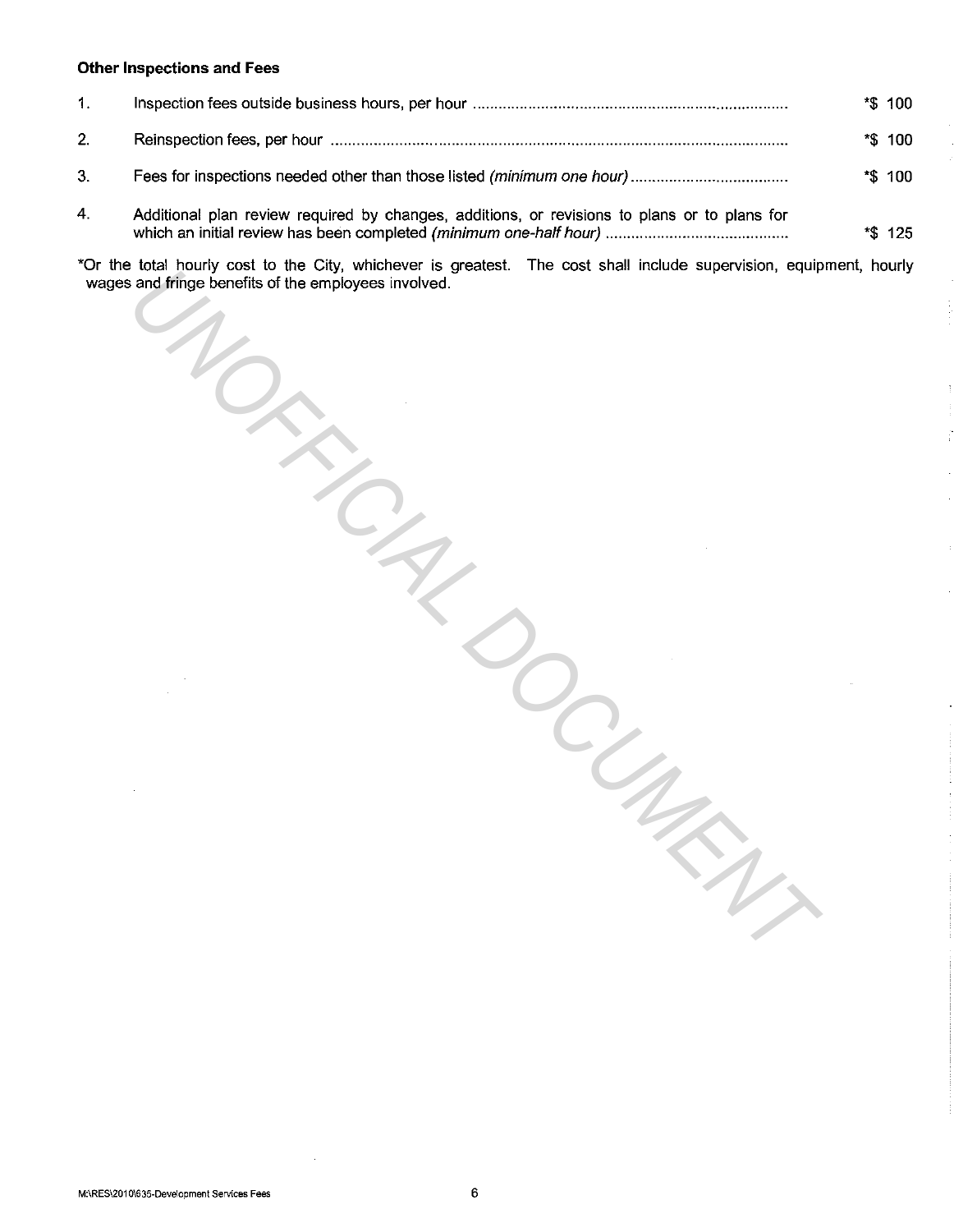## **MISCELLANEOUS FEES**

| 1. | Building Permit Fee Valuation Table for other occupancies                                                                                                           | \$32.40   |
|----|---------------------------------------------------------------------------------------------------------------------------------------------------------------------|-----------|
| 2. | <b>Demolition Permit</b>                                                                                                                                            |           |
|    |                                                                                                                                                                     | \$70.15   |
|    |                                                                                                                                                                     | \$140.30  |
|    |                                                                                                                                                                     | \$70.15   |
| 3. | Mobile Home Location Permit                                                                                                                                         |           |
|    |                                                                                                                                                                     | \$107.90  |
|    |                                                                                                                                                                     | \$161.85  |
| 4. |                                                                                                                                                                     | \$107.90  |
|    |                                                                                                                                                                     | \$100     |
| 5. |                                                                                                                                                                     | \$140.30  |
|    |                                                                                                                                                                     |           |
| 6. |                                                                                                                                                                     | \$140.30  |
| 7. | Moving Permit                                                                                                                                                       |           |
|    | а.                                                                                                                                                                  | \$70.15   |
|    |                                                                                                                                                                     | *\$ 100   |
|    | *Plus \$100.00 per hour after the first hour and \$.55 per mile if the building to be<br>moved is outside of the City                                               |           |
|    | b.                                                                                                                                                                  | \$70.15   |
|    | A cash deposit or surety bond as indemnity to damage or injury to City property in<br>C.<br>accordance with the House Moving Ordinance, Section 5                   |           |
|    | A liability insurance policy, naming the City as an additional insured in accordance<br>d.<br>with the House Moving Ordinance, Section 5                            |           |
|    | A cash deposit or a corporate surety bond for completion of the house moved in<br>е.<br>accordance with the House Moving Ordinance, Section 5                       |           |
|    | <b>ENERGY CODE FEES</b>                                                                                                                                             |           |
| 1. | In addition to the Building Code Fees, an Energy Code Fee is hereby established to check<br>for energy requirements called for by the Washington State Energy Code. |           |
|    |                                                                                                                                                                     | \$129.50  |
|    |                                                                                                                                                                     | \$64.70   |
|    | New Commercial and Multi-Family Building                                                                                                                            |           |
|    |                                                                                                                                                                     | \$323.75  |
|    |                                                                                                                                                                     | \$647.50  |
|    |                                                                                                                                                                     | \$971.25  |
|    |                                                                                                                                                                     | \$1241.05 |
|    | Remodels and Tenant Improvements                                                                                                                                    |           |
|    | One-half of the above fee (New Commercial Building)                                                                                                                 |           |
|    | Warehouses - 70% of the above Commercial                                                                                                                            |           |

 $\ddot{\cdot}$ 

 $\ddot{\phantom{0}}$ 

i,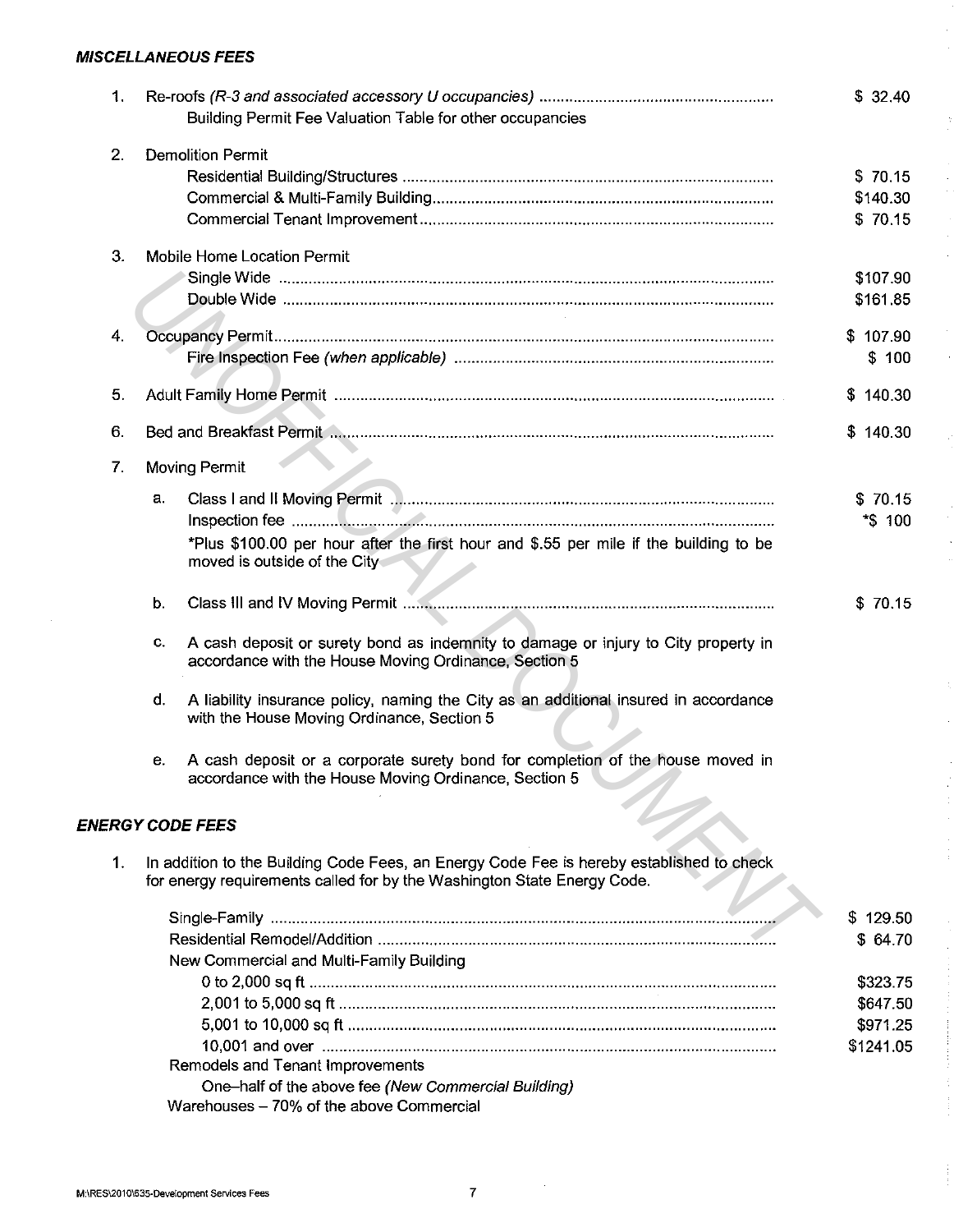## FIRE MARSHAL REVIEW, INSPECTION & FIRE CODE FEES

| Site Development Plan Review (plats, short plats, commercial projects, residential infills, etc.) |  |                      |          |
|---------------------------------------------------------------------------------------------------|--|----------------------|----------|
|                                                                                                   |  |                      | \$250.00 |
|                                                                                                   |  | \$125.00(per hour)   |          |
|                                                                                                   |  | $$125.00$ (per hour) |          |

#### Construction Plan Review

A Plan Review Fee will be charged for Fire Department review of requirements for construction and inspection of the Fire Code requirements for buildings classified as Group A, B, E, F, H, I, LC, M, R (as applicable), and S. The Plan Review Fee shall be 15 percent *(15%)* of the Building Permit Fee established by the Building Permit Fee Schedule with a minimum fee of \$125.00.

#### Fire Alarm Systems

| \$215.85 plus \$5.40 (per device) |
|-----------------------------------|
| $(each)$ \$ 53.95                 |
| \$215.85                          |
| \$323.75 plus \$5.40 (per device) |
| (each) \$53.950                   |
| \$269.80                          |

### Above Ground Fire Sprinkler Systems

| Schedule with a minimum fee of \$125.00.                                                                                                                                                                                                                |                                   |
|---------------------------------------------------------------------------------------------------------------------------------------------------------------------------------------------------------------------------------------------------------|-----------------------------------|
| <b>Fire Alarm Systems</b>                                                                                                                                                                                                                               |                                   |
|                                                                                                                                                                                                                                                         | \$215.85 plus \$5.40 (per device) |
|                                                                                                                                                                                                                                                         | (each) \$53.95                    |
|                                                                                                                                                                                                                                                         | \$215.85                          |
|                                                                                                                                                                                                                                                         | \$323.75 plus \$5.40 (per device) |
|                                                                                                                                                                                                                                                         | (each) \$53.950                   |
|                                                                                                                                                                                                                                                         | \$269.80                          |
| Fire Alarm Permit Fee for upgrading of an existing system shall be 50 percent (50%) of the fee for new.                                                                                                                                                 |                                   |
| Fire Alarm Plan Review Fee shall be 25 percent (25%) of the permit fee, with a minimum of \$125.00.                                                                                                                                                     |                                   |
| Underground Sprinkler Supply (includes plan review, inspection and testing)                                                                                                                                                                             | \$323.75                          |
| <b>Above Ground Fire Sprinkler Systems</b>                                                                                                                                                                                                              |                                   |
| The fee for fire sprinkler systems shall be based on the Building Permit Fee Table. The valuation shall be based<br>on the per square foot figure for sprinkler systems as established by policy in accordance with nationally<br>recognized standards. |                                   |
| The Plan Review Fee for fire sprinkler systems shall be 25 percent (25%) of the permit fee, with a minimum fee of<br>\$125.00. Plan Review Fees are in addition to the permit fee.                                                                      |                                   |
|                                                                                                                                                                                                                                                         | of the fee for new                |
|                                                                                                                                                                                                                                                         | \$269.80                          |
| Standpipes (includes review, inspection and testing fees)                                                                                                                                                                                               |                                   |
|                                                                                                                                                                                                                                                         | \$161,85                          |
|                                                                                                                                                                                                                                                         | \$183.45                          |
|                                                                                                                                                                                                                                                         | \$296.75                          |
|                                                                                                                                                                                                                                                         | \$318.35                          |
|                                                                                                                                                                                                                                                         | \$539.60                          |
|                                                                                                                                                                                                                                                         | \$350.75                          |
| <b>False Fire Alarms</b>                                                                                                                                                                                                                                |                                   |

#### False Fire Alarms

In the event of more than two false alarms in any 90-day period, the Chief may charge a fee for Fire Department response as specified below:

#### False Alarms Fee

| First and second | no tee          |
|------------------|-----------------|
| Third .          | \$53.95         |
|                  | (each) \$269.80 |

EXCEPTION: False alarms resulting from the failure of a fire alarm service technician notifying the central, proprietary or remote monitoring station shall be billed at the rate of \$269.80 for each occurrence.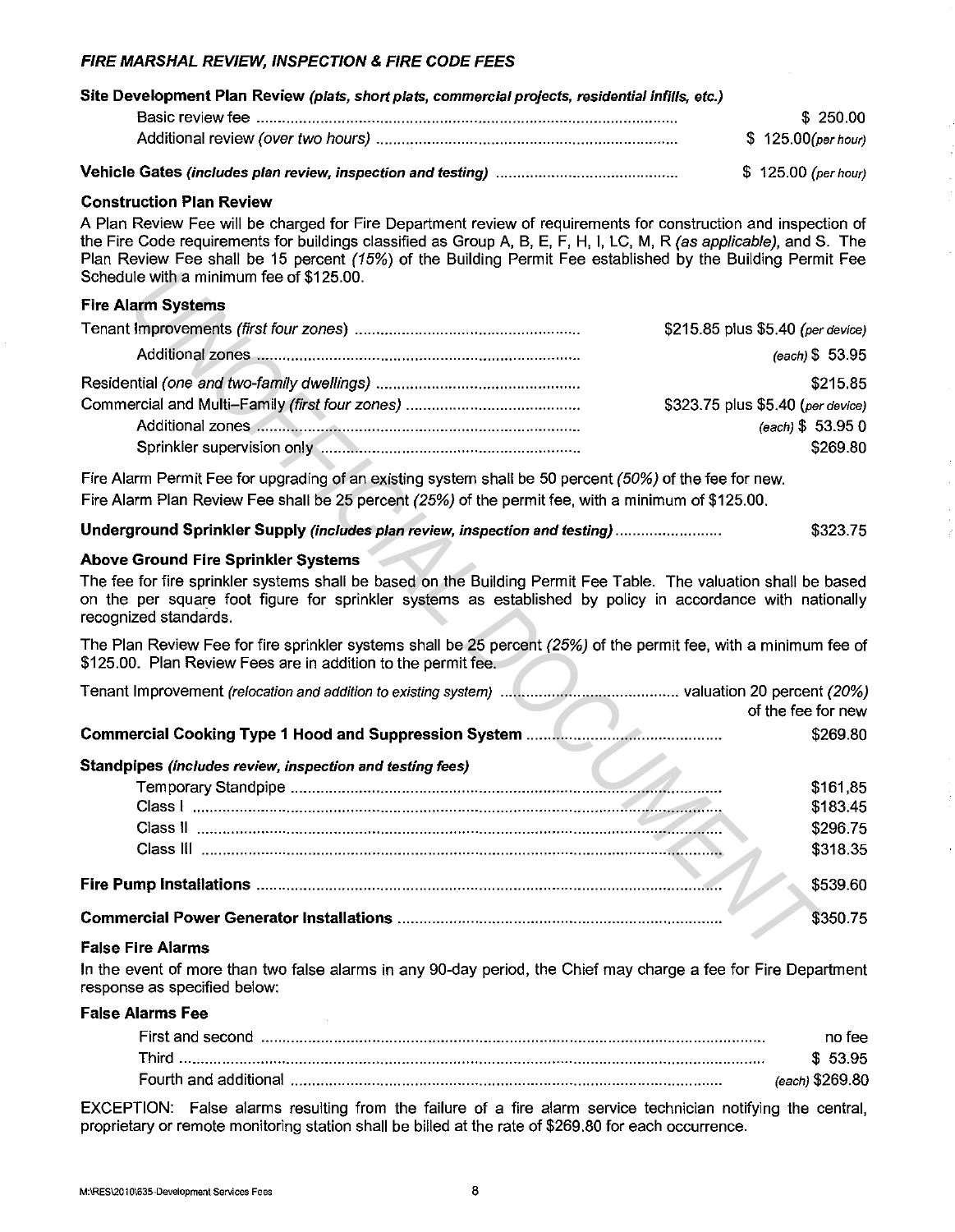### **APPEALS AND RECONSIDERATION**

| $$-1,250.00$  | \$687.70   |
|---------------|------------|
| $$ -2,500.00$ | \$1,375.40 |
|               |            |
| $$ -7,500.00$ | \$4,126.20 |
| $$ -7,500.00$ | \$4,126.20 |
| $$ -7,500.00$ | \$4,126.20 |
|               |            |
| $$-5,500.00$  | \$3,808.80 |
| $$ -2,000.00$ | \$687.70   |
| \$4,500.00    | \$2,433.40 |
| $$ -500.00$   | \$687.70   |
|               |            |
|               | \$2,500.00 |
|               | \$3,500.00 |
|               |            |

### **FEE EXCEPTIONS**

## **ADMINISTRATIVE FEES**

|    | <b>EXPIRATION &amp; REVOCATION</b>                  |               |             |
|----|-----------------------------------------------------|---------------|-------------|
|    |                                                     | $$-5,500.00$  | \$3,808.80  |
|    |                                                     | $$ -2,000.00$ | \$687.70    |
|    |                                                     | \$4,500.00    | \$2,433.40  |
|    |                                                     | $-500.00$     | \$687.70    |
|    | <b>ADMINISTRATIVE / DESIGN REVIEW</b>               |               |             |
|    |                                                     |               | \$2,500.00  |
|    |                                                     |               | \$3,500.00  |
|    | <b>FEE EXCEPTIONS</b>                               |               |             |
| 1. | All City Departments are exempt from Land Use Fees. |               |             |
|    | <b>ADMINISTRATIVE FEES</b>                          |               |             |
|    |                                                     | -125.00       | 68.75<br>S. |
|    | Zoning Maps (tax included)                          |               |             |
|    |                                                     | 4.05          | 3.95        |
|    |                                                     | 20.25         | \$ 19.85    |
|    |                                                     | 425.00        | \$68.75     |
|    | GIS Maps (tax included)                             |               |             |
|    |                                                     | 4.10          | 1.05<br>\$  |
|    |                                                     | -3.20         | \$<br>3.15  |
|    |                                                     | 4.35          | \$ 4.25     |
|    |                                                     | $-5.40$       | \$5.30      |
|    | Plans Copier                                        |               |             |
|    |                                                     | -1.35         | 1.30        |
|    |                                                     | $-1.65$       | S<br>1.60   |

(1) expenses associated with permit review, approval, and issuance; (2) expenses associated with the applicant's failure to comply with the permit and applicable City codes; and (3) expenses associated with the City's evaluation and mitigation of hazardous conditions arising from the applicant's failure to comply with the approved permit and applicable codes.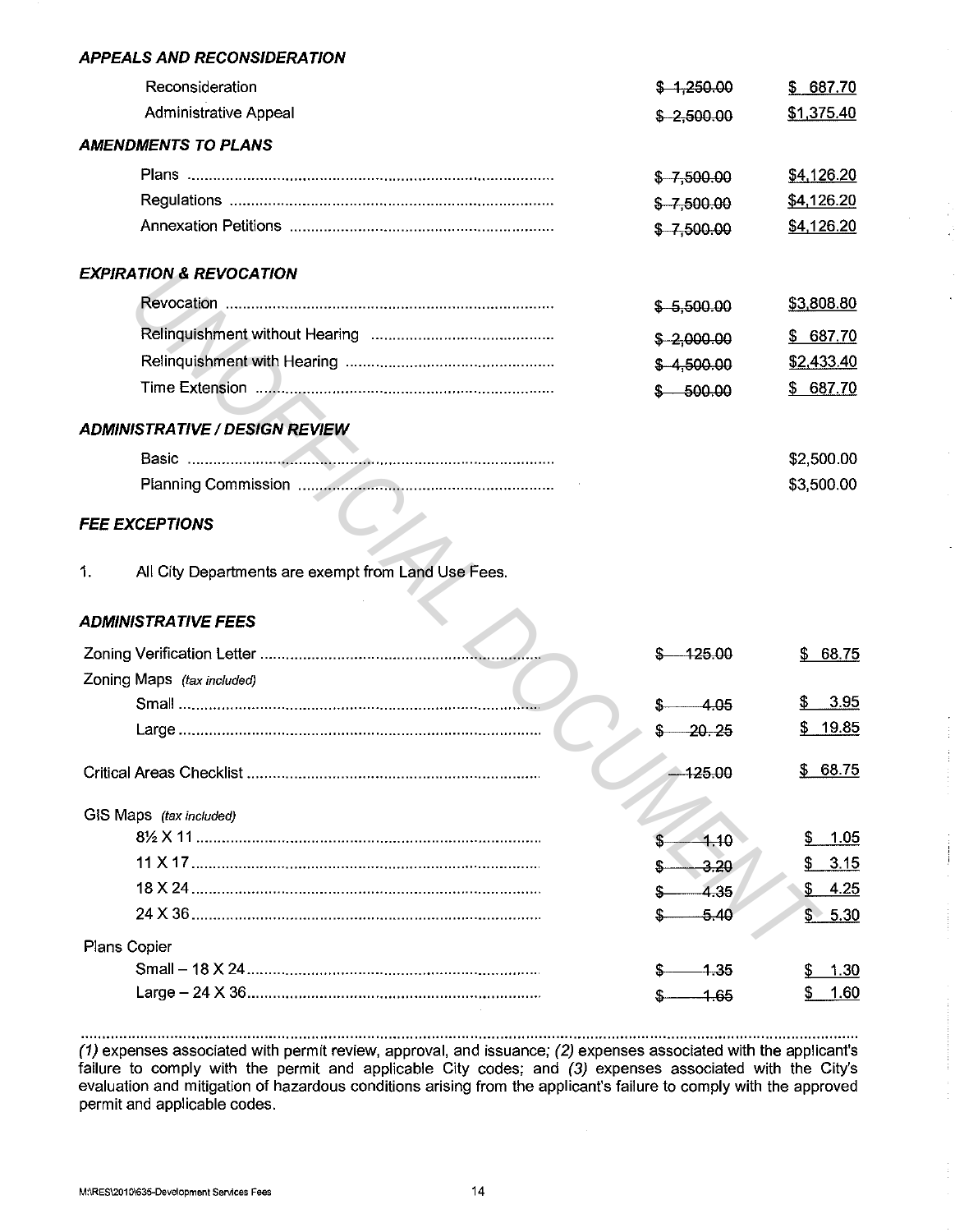## **DEVELOPMENT ENGINEERING PERMITS FEES**

|                                                                                                                                                                                                                                                                                                                                                        | for time in excess of five hours        |
|--------------------------------------------------------------------------------------------------------------------------------------------------------------------------------------------------------------------------------------------------------------------------------------------------------------------------------------------------------|-----------------------------------------|
| Small Project Engineering Plan Review Fee \$125.00 per hour**                                                                                                                                                                                                                                                                                          |                                         |
|                                                                                                                                                                                                                                                                                                                                                        | hour for time in excess of two hours    |
|                                                                                                                                                                                                                                                                                                                                                        | \$1,000.00 final process fee            |
|                                                                                                                                                                                                                                                                                                                                                        |                                         |
|                                                                                                                                                                                                                                                                                                                                                        |                                         |
|                                                                                                                                                                                                                                                                                                                                                        |                                         |
|                                                                                                                                                                                                                                                                                                                                                        |                                         |
|                                                                                                                                                                                                                                                                                                                                                        |                                         |
|                                                                                                                                                                                                                                                                                                                                                        |                                         |
|                                                                                                                                                                                                                                                                                                                                                        |                                         |
|                                                                                                                                                                                                                                                                                                                                                        | hour for time in excess of five hours** |
|                                                                                                                                                                                                                                                                                                                                                        |                                         |
|                                                                                                                                                                                                                                                                                                                                                        |                                         |
| For use of outside consultants for plan checking or inspection (or both) ***** actual cost (including overhead)                                                                                                                                                                                                                                        |                                         |
| *Additional Right-of-Way Inspection Fees will be charged for projects that exceed two inspections. A minimum<br>one-hour inspection time will be charged per inspection.                                                                                                                                                                               |                                         |
| **If it is determined by the Development Services Division that the scope of the project is such that only a minima<br>amount of review/inspection time will be required, then the review/inspection fee can be based on the hourly rate<br>and the time spent. In addition, this fee may be assessed for engineering review/inspection of projects no |                                         |

\*\*If it is determined by the Development Services Division that the scope of the project is such that only a minimal amount of review/inspection time will be required, then the review/inspection fee can be based on the hourly rate and the time spent. In addition, this fee may be assessed for engineering review/inspection of projects not requiring a Site Development Permit.

\*\*\*An itemized project cost estimate shall be prepared and stamped by a licensed professional engineer and submitted to the City for approval. . This engineer's estimate shall be used to determine the project cost.

\*\*\*\*If it is determined that the modification impacts surrounding properties, public notification will be required.

\*\*\*\*\*The applicant is responsible for the following fees incurred by the City from outside consultants or experts: (1) expenses associated with permit review, approval, and issuance; (2) expenses associated with the applicant's failure to comply with the permit and applicable City codes; and (3) expenses associated with the City's evaluation and mitigation of hazardous conditions arising from the applicant's failure to comply with the approved permit and applicable codes.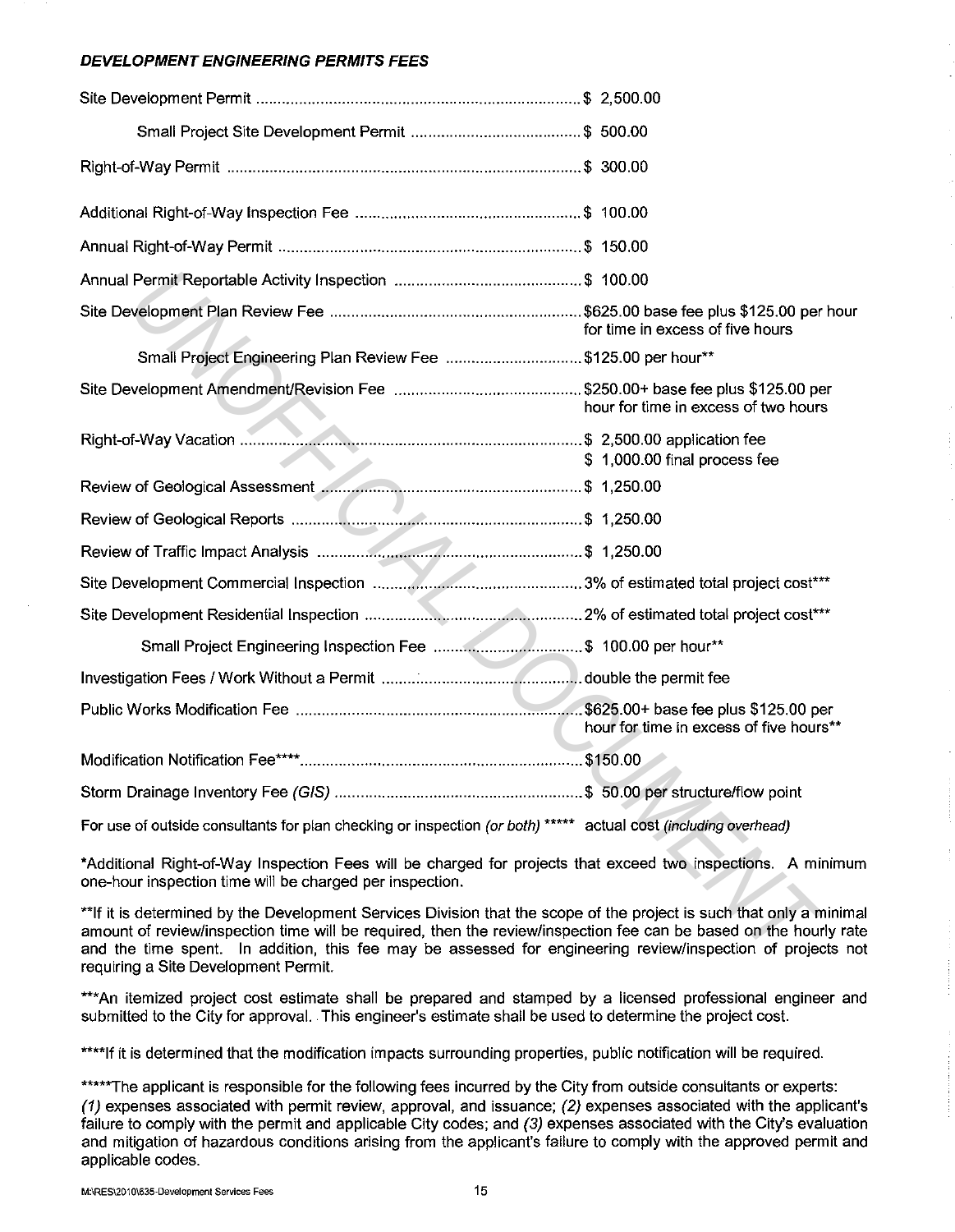#### Temporary Street Banners

For the processing of permit applications and for costs of installation and removal of temporary street banners or decorations in the public right-of-way:

**MORTING DOCUMENT** 

| Fee for up to two poles (four-hour minimum) \$ 465.00\$454.95 |  |
|---------------------------------------------------------------|--|
|                                                               |  |

**M:\RES\2010\635-Development Services Fees** 16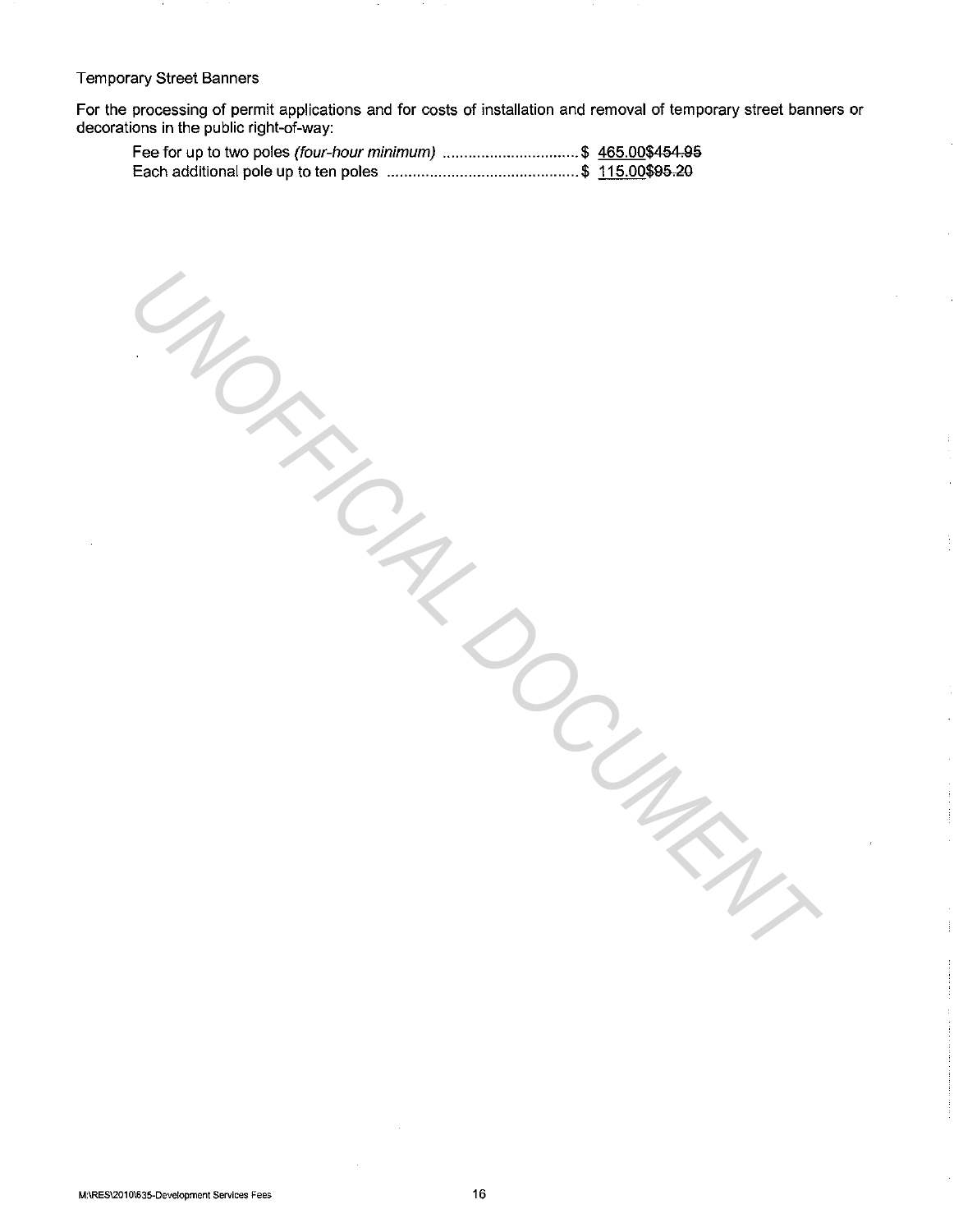## **FIRE CODE PERMIT FEES**

The following are annual fees, except where noted:

Permit charges may be waived by the Fire Chief or Fire Marshal for the following: Activities of Washington State non-profit corporations and/or civic or fraternal organizations which possess an IRS tax exempt status. Proof of IRS tax exempt shall be presented at time of permit application. However, any group shall be assessed a permit fee if the approved conditions of the permit are modified or not adhered to by the applicant.

|                                                                                    |     | \$110.00 |
|------------------------------------------------------------------------------------|-----|----------|
|                                                                                    |     | 110.00   |
|                                                                                    |     | \$110.00 |
|                                                                                    |     | 110.00   |
|                                                                                    |     | \$110.00 |
|                                                                                    |     | \$110.00 |
|                                                                                    |     | \$110.00 |
|                                                                                    |     | \$110.00 |
| Carnivals and Fairs, etc. - Outdoors (limited)                                     |     |          |
|                                                                                    |     | \$110.00 |
|                                                                                    |     | \$110.00 |
|                                                                                    | S.  | 110.00   |
|                                                                                    |     | \$110.00 |
|                                                                                    | S.  | 110.00   |
|                                                                                    |     | \$110.00 |
|                                                                                    |     | \$110.00 |
|                                                                                    |     | \$110.00 |
|                                                                                    |     | \$110.00 |
|                                                                                    |     | \$110.00 |
|                                                                                    |     | \$110.00 |
|                                                                                    | S.  | 110.00   |
|                                                                                    |     | \$110.00 |
|                                                                                    |     | \$110.00 |
|                                                                                    |     | \$270.00 |
|                                                                                    |     | \$110.00 |
| * A bond for cleanup is required in accordance with the Fireworks Ordinance in the |     |          |
| amount of \$500.00 in a bond or cashier's check for all fireworks stands           |     |          |
| Flammable/Combustible Liquids                                                      |     |          |
|                                                                                    |     | \$110.00 |
|                                                                                    |     | \$110.00 |
|                                                                                    |     | \$110.00 |
|                                                                                    |     | \$110.00 |
|                                                                                    |     | \$55.00  |
|                                                                                    | \$  | 110.00   |
|                                                                                    | S   | 110.00   |
|                                                                                    | æ.  | 110.00   |
|                                                                                    | 5   | 110.00   |
|                                                                                    | \$. | 110.00   |
|                                                                                    | S.  | 110.00   |
|                                                                                    | P   | 110.00   |
|                                                                                    | S.  | 110.00   |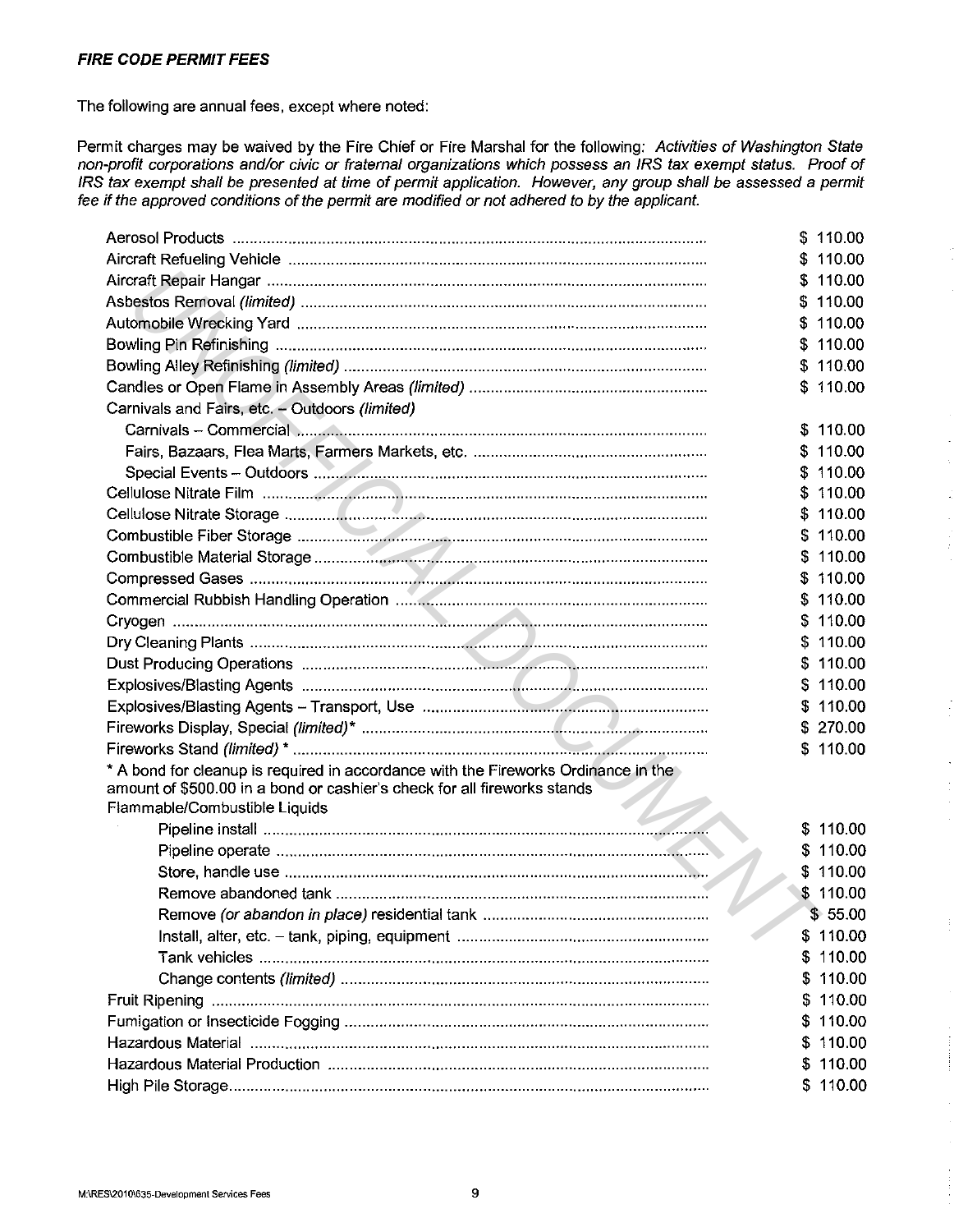|                  |    | \$110.00 |
|------------------|----|----------|
|                  | S. | 110.00   |
|                  | S. | 110.00   |
|                  | \$ | 110.00   |
| Mall - (Covered) |    |          |
|                  | S. | 110.00   |
|                  | S  | 110.00   |
|                  | S. | 110.00   |
|                  | S. | 110.00   |
|                  | S  | 110.00   |
|                  | S  | 110.00   |
|                  |    | 110.00   |
|                  | \$ | 110.00   |
|                  | \$ | 110.00   |
|                  | S. | 110.00   |
|                  |    | 110.00   |
|                  |    | 110.00   |
|                  | S  | 110.00   |
|                  | S  | 110.00   |
|                  | S  | 110.00   |
|                  |    | 110.00   |
|                  | S  | 110.00   |
|                  | \$ | 110.00   |
|                  | S. | 110.00   |
|                  |    | 110.00   |
|                  | S  | 110.00   |
|                  |    | \$110.00 |

**WONTENS**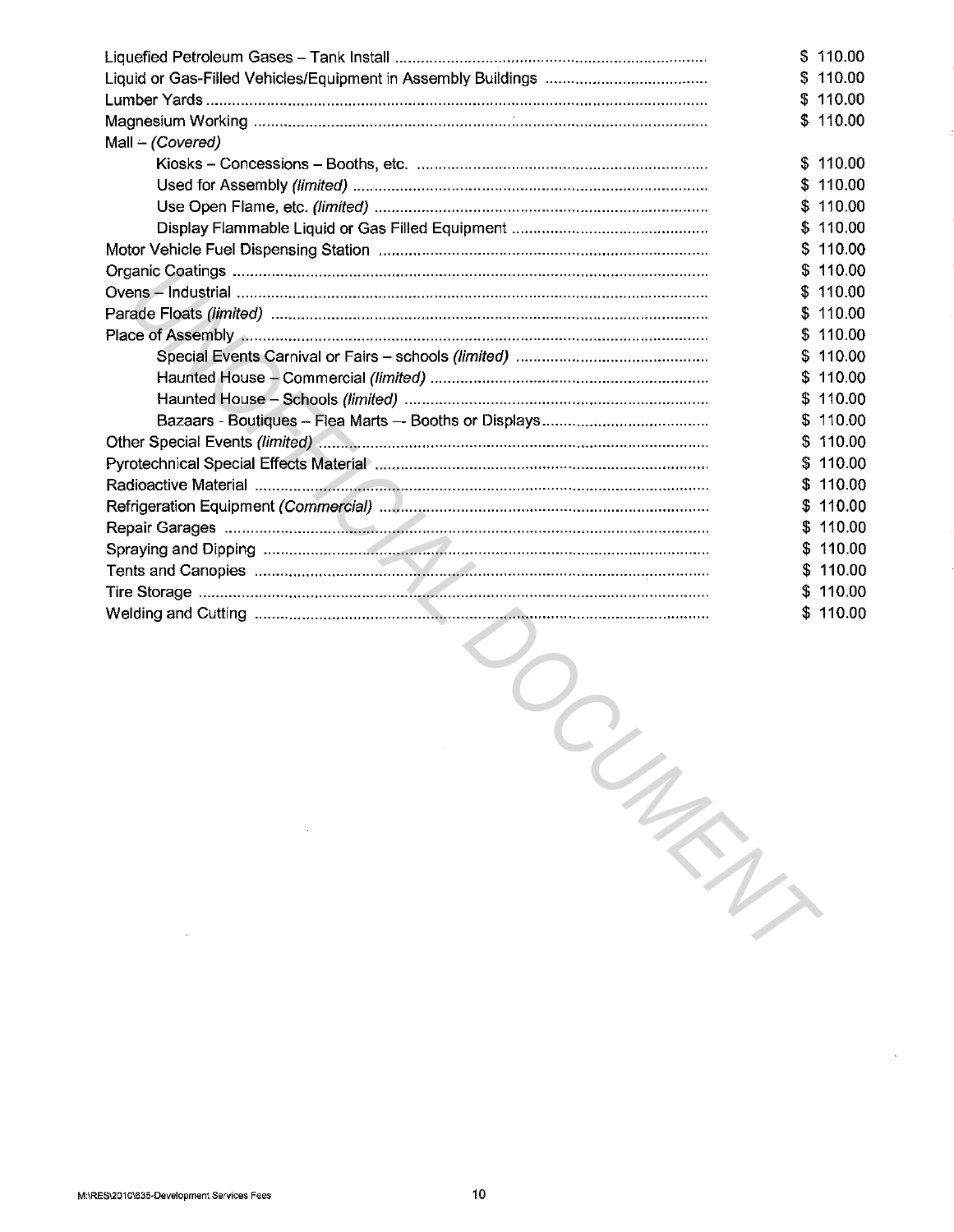### **LAND USE FEES**

**When applicable, consultant fees will be charged on a time and material basis. Major revisions will be charged additional hourly administrative and plan review fees. All land use fees are based upon average time required to review and process each permit type.**  If the project exceeds the base fee an additional \$425.00 \$80.00 will be charged per hour.

## **PLATS & BOUNDARIES**

## **Flat Fees**

|                                                                    | $$ -7,500.00$           | \$4,126.20             |
|--------------------------------------------------------------------|-------------------------|------------------------|
| Binding Site Plan Amendment                                        | $$-3,750.00$            | \$2,063.10             |
|                                                                    | $$-10,000.00$           | \$6,877.00             |
|                                                                    | $$-6,250.00$            | \$3,438.50             |
|                                                                    | $$-2,500.00$            | \$1,375.40             |
|                                                                    | $$ -2,500.00$           | \$1,375.40             |
| Preliminary Plats                                                  | \$18,750.00             | \$15,658.40            |
| <b>Plat Amendments</b>                                             |                         |                        |
| Minor                                                              | $$-6,250.00$            | \$3,782.35             |
| Major                                                              | $$-12,500.00$           | \$8,093.70             |
| Final Plats                                                        | $$-10,000.00$           | \$7,564.70             |
|                                                                    | $+50.00$ (per lot)      | +\$37.00 (per lot)     |
| <b>Plat Alterations</b>                                            |                         |                        |
| <b>Without Hearing</b>                                             | $$ -2,500.00$           | \$1,375.40             |
|                                                                    | $$-3,750.00$            | \$2,592.10             |
| <b>LAND USE PERMITS</b>                                            |                         |                        |
|                                                                    |                         |                        |
| <b>Flat Fees</b>                                                   |                         |                        |
| Variances                                                          |                         |                        |
|                                                                    | \$2,000.00              | \$825.25               |
|                                                                    | \$4,500.00              | \$3,396.20             |
|                                                                    |                         |                        |
| Landscape Modification                                             |                         | $$-500.00$             |
| <b>Administrative Use Permits</b>                                  |                         |                        |
|                                                                    | \$2,000.00              | \$1,100.30             |
|                                                                    | $$ -250.00$             | \$137.55               |
| Temporary Use / Seasonal Use Permit (except firework stands)       | \$250.00                | $\frac{1}{2}$<br>68.75 |
|                                                                    | $$-250.00$              | \$<br>68.75            |
|                                                                    |                         |                        |
| Sign Permits                                                       |                         |                        |
|                                                                    | $$ -250.00$<br>\$250.00 | 80.00<br>S<br>68.75    |
|                                                                    | $$-125.00$              | 68.75                  |
|                                                                    | $+$ -30.00$             | 26.45<br>+ S           |
|                                                                    | (refundable deposit)    | (refundable deposit)   |
| Special Event Permits (a certificate of liability may be required) |                         |                        |
|                                                                    | \$ 250.00               | 137.55<br>S            |
|                                                                    | $$-1,000.00$            | \$275.10               |
|                                                                    |                         | \$2,500.00             |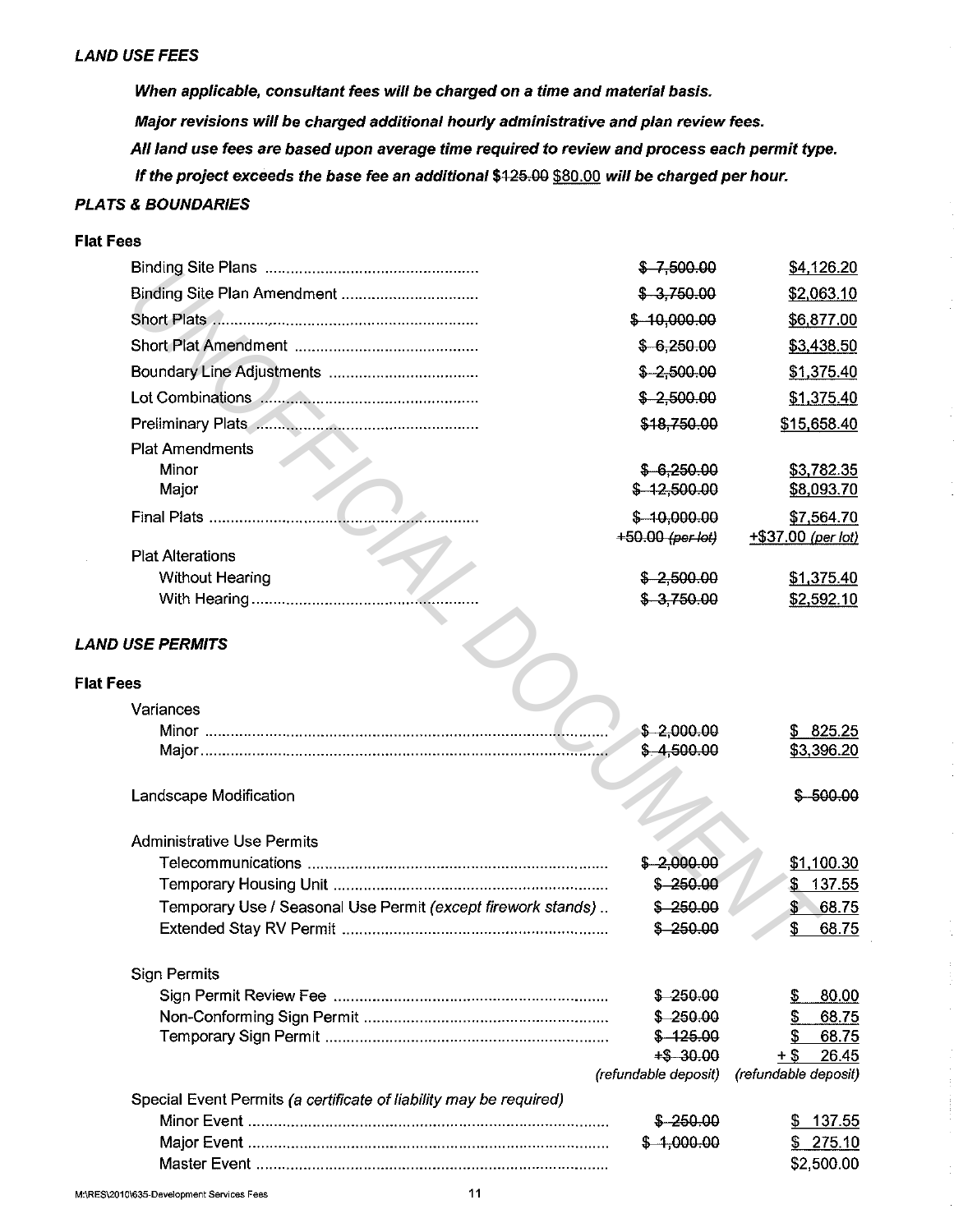# **QUASI-JUDICIAL PERMITS**

| \$5,184.20                                                   |                                     |
|--------------------------------------------------------------|-------------------------------------|
| Conditional Use Permits-Public Facility Permit<br>\$6,750.00 | \$5,184.20                          |
| Amendments                                                   |                                     |
| $$-1,875.00$                                                 | \$1,031.55                          |
| \$4,250.00                                                   | \$3,121.10                          |
| <b>SHORELINE PERMITS</b>                                     |                                     |
| <b>Flat Fees</b>                                             |                                     |
| $$-1,250.00$                                                 | 687.70<br>S.                        |
| \$8,000.00                                                   | \$5,184.20                          |
| $$-8,000.00$                                                 | \$5,184.20                          |
| \$6,000.00                                                   | \$5,184.20                          |
| <b>ENVIRONMENTAL</b>                                         |                                     |
| <b>Flat Fees</b>                                             |                                     |
| $$ -2,000.00$                                                | \$1,375.40                          |
| $$ -2,500.00$                                                | \$1,719.25                          |
| $$ -7,500.00$                                                | \$4,126.20                          |
| Urban Forest Management (Administrative Use Permit)          |                                     |
| Tree Preservation Place (1/2 acre or less)                   | 650.00<br>S.                        |
| $$-1,250.00$                                                 | 687.70<br>\$                        |
| $$ -2,500.00$                                                | \$1,375.40                          |
| <b>WETLANDS</b>                                              |                                     |
| <b>Flat Fees</b>                                             |                                     |
| $$-750.00$                                                   | \$687.70                            |
| $$ -1,250.00$                                                | \$1,375.40                          |
| $$-1,250.00$                                                 | \$1,375.40                          |
| <b>CRITICAL AREAS</b>                                        |                                     |
| <b>Flat Fees</b>                                             |                                     |
| $$-1,250.00$                                                 | \$370.30                            |
| $$-1,250.00$                                                 | \$ 687.70                           |
| $$-1,250.00$                                                 | 687.70<br>\$.                       |
| $$-2,500.00$                                                 | \$1,375.40                          |
| $$-4,500.00$                                                 | \$1,375.40                          |
| \$4,500.00                                                   | \$1,375.40                          |
| <b>OTHER FEES</b>                                            |                                     |
| <b>Flat Fees</b>                                             |                                     |
|                                                              | \$ 125.00 \$80.00(per hour)         |
| 125% of actual cost<br>(including overhead                   | actual cost<br>(including overhead) |

J.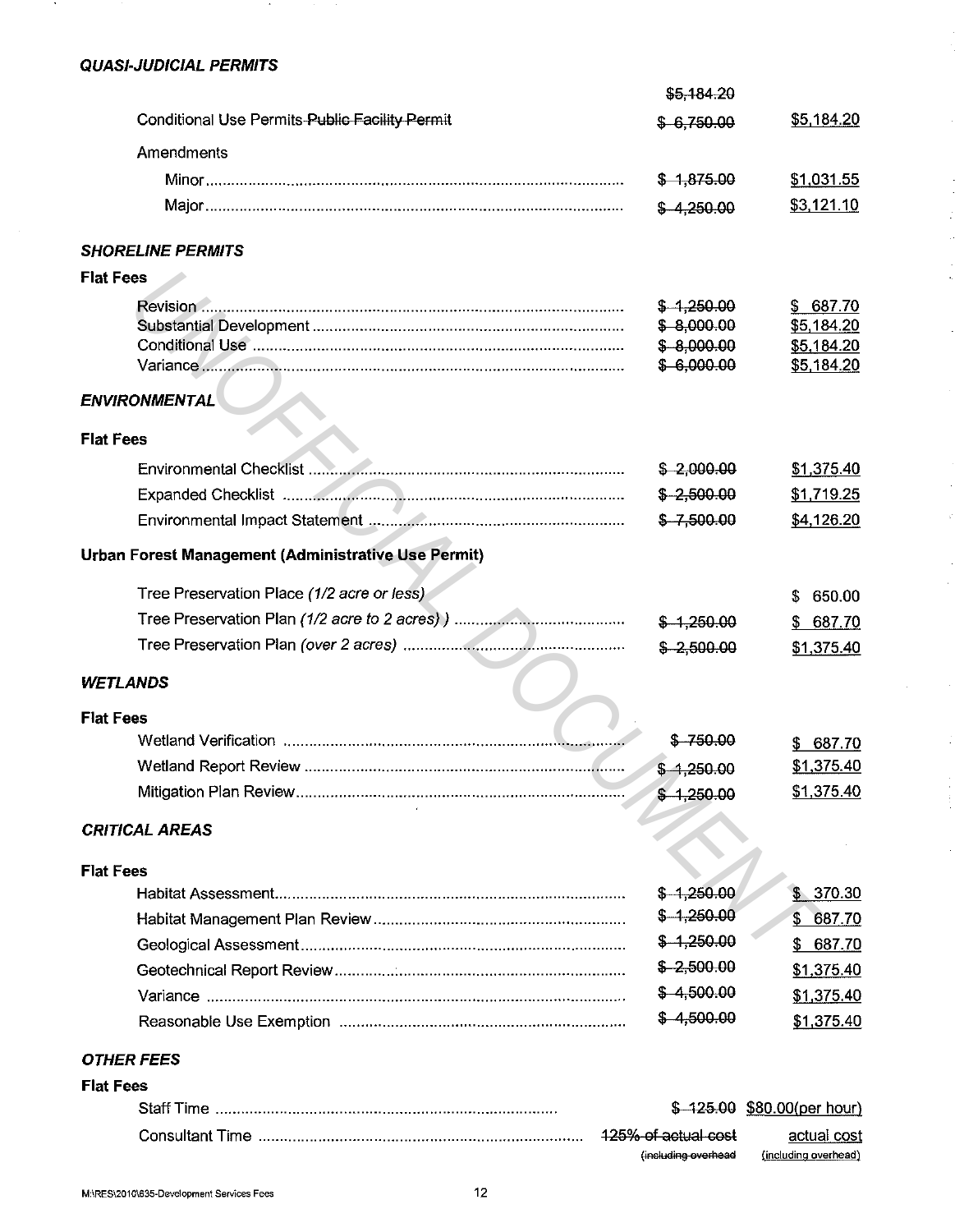#### **APPEALS AND RECONSIDERA T/ON**

| Reconsideration                    | $$-1,250.00$  | 687.70<br>\$ |
|------------------------------------|---------------|--------------|
| <b>Administrative Appeal</b>       | $$ -2,500.00$ | \$1,375.40   |
| AMENDMENTS TO PLANS                |               |              |
|                                    | $$ -7,500.00$ | \$4,126.20   |
|                                    | $$ -7,500.00$ | \$4,126.20   |
|                                    | $$ -7,500.00$ | \$4,126.20   |
| <b>EXPIRATION &amp; REVOCATION</b> |               |              |
| Revocation                         | $$-5,500.00$  | \$3,808.80   |
|                                    | \$2,000.00    | \$687.70     |
|                                    | $$-4,500.00$  | \$2,433.40   |
| Time Extension                     | - 500.00      | \$687.70     |
| ADMINISTRATIVE / DESIGN REVIEW     |               |              |
|                                    |               | \$2,500.00   |
|                                    |               | \$3,500.00   |
|                                    |               |              |

## **FEE EXCEPTIONS**

## **ADMINISTRATIVE FEES**

| <b>EXPIRATION &amp; REVOCATION</b>                        |              |             |
|-----------------------------------------------------------|--------------|-------------|
|                                                           | $$-5,500.00$ | \$3,808.80  |
|                                                           | \$2,000.00   | \$687.70    |
|                                                           | $$-4,500.00$ | \$2,433.40  |
|                                                           | $$ -500.00$  | \$687.70    |
| <b>ADMINISTRATIVE / DESIGN REVIEW</b>                     |              |             |
|                                                           |              | \$2,500.00  |
|                                                           |              | \$3,500.00  |
| <b>FEE EXCEPTIONS</b>                                     |              |             |
| All City Departments are exempt from Land Use Fees.<br>1. |              |             |
| <b>ADMINISTRATIVE FEES</b>                                |              |             |
|                                                           | 425.00       | \$68.75     |
| Zoning Maps (tax included)                                |              |             |
|                                                           | 4.05         | 3.95        |
|                                                           | 20.25        | \$19.85     |
|                                                           | 125.00       | \$68.75     |
| GIS Maps (tax included)                                   |              |             |
|                                                           | 4.10         | 1.05<br>S.  |
|                                                           | $-3.20$      | 3.15<br>\$. |
|                                                           | 4.35         | \$4.25      |
|                                                           | -5.40        | \$5.30      |
| <b>Plans Copier</b>                                       |              |             |
|                                                           | -1.35        | 1.30        |
|                                                           | $-1.65$      | 1.60<br>\$  |

(1) expenses associated with permit review, approval, and issuance; (2) expenses associated with the applicant's failure to comply with the permit and applicable City codes; and (3) expenses associated with the City's evaluation and mitigation of hazardous conditions arising from the applicant's failure to comply with the approved permit and applicable codes.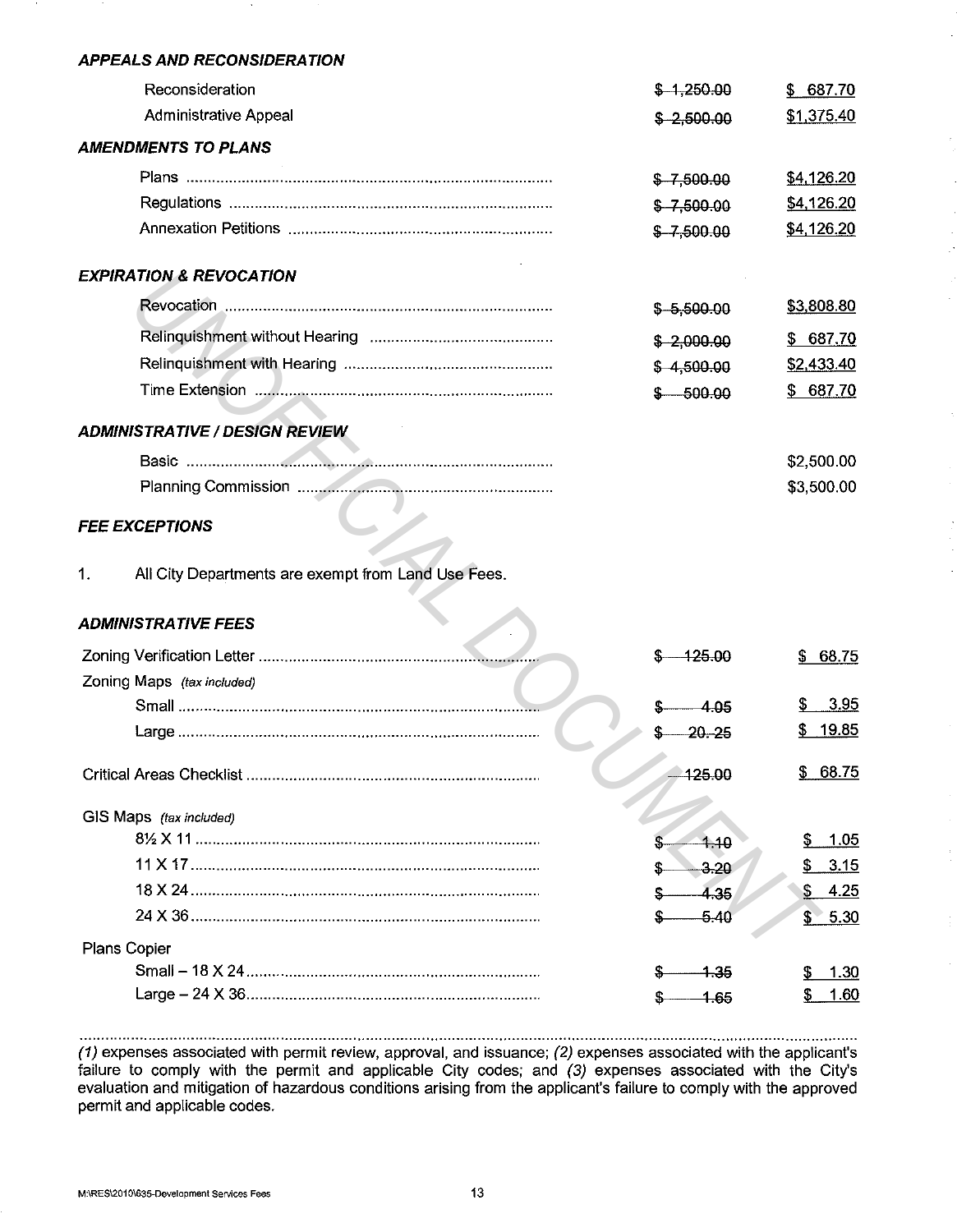## **DEVELOPMENT ENGINEERING PERMITS FEES**

|                                                                                                                                                                                                                                                                                                                                                         | for time in excess of five hours        |
|---------------------------------------------------------------------------------------------------------------------------------------------------------------------------------------------------------------------------------------------------------------------------------------------------------------------------------------------------------|-----------------------------------------|
| Small Project Engineering Plan Review Fee \$125.00 per hour**                                                                                                                                                                                                                                                                                           |                                         |
|                                                                                                                                                                                                                                                                                                                                                         | hour for time in excess of two hours    |
|                                                                                                                                                                                                                                                                                                                                                         | \$1,000.00 final process fee            |
|                                                                                                                                                                                                                                                                                                                                                         |                                         |
|                                                                                                                                                                                                                                                                                                                                                         |                                         |
|                                                                                                                                                                                                                                                                                                                                                         |                                         |
|                                                                                                                                                                                                                                                                                                                                                         |                                         |
|                                                                                                                                                                                                                                                                                                                                                         |                                         |
|                                                                                                                                                                                                                                                                                                                                                         |                                         |
|                                                                                                                                                                                                                                                                                                                                                         |                                         |
|                                                                                                                                                                                                                                                                                                                                                         | hour for time in excess of five hours** |
|                                                                                                                                                                                                                                                                                                                                                         |                                         |
|                                                                                                                                                                                                                                                                                                                                                         |                                         |
| For use of outside consultants for plan checking or inspection (or both) ***** actual cost (including overhead)                                                                                                                                                                                                                                         |                                         |
| *Additional Right-of-Way Inspection Fees will be charged for projects that exceed two inspections. A minimum<br>one-hour inspection time will be charged per inspection.                                                                                                                                                                                |                                         |
| **If it is determined by the Development Services Division that the scope of the project is such that only a minima<br>amount of review/inspection time will be required, then the review/inspection fee can be based on the hourly rate<br>and the time spent. In addition, this fee may be assessed for engineering review/inspection of projects not |                                         |

\*\*If it is determined by the Development Services Division that the scope of the project is such that only a minimal amount of review/inspection time will be required, then the review/inspection fee can be based on the hourly rate and the time spent. In addition, this fee may be assessed for engineering review/inspection of projects not requiring· a Site Development Permit.

\*\*\*An itemized project cost estimate shall be prepared and stamped by a licensed professional engineer and submitted to the City for approval. This engineer's estimate shall be used to determine the project cost.

\*\*\*\*If it is determined that the modification impacts surrounding properties, public notification will be required.

\*\*\*\*\*The applicant is responsible for the following fees incurred by the City from outside consultants or experts: (1) expenses associated with permit review, approval, and issuance; (2) expenses associated with the applicant's failure to comply with the permit and applicable City codes; and (3) expenses associated with the City's evaluation and mitigation of hazardous conditions arising from the applicant's failure to comply with the approved permit and applicable codes.